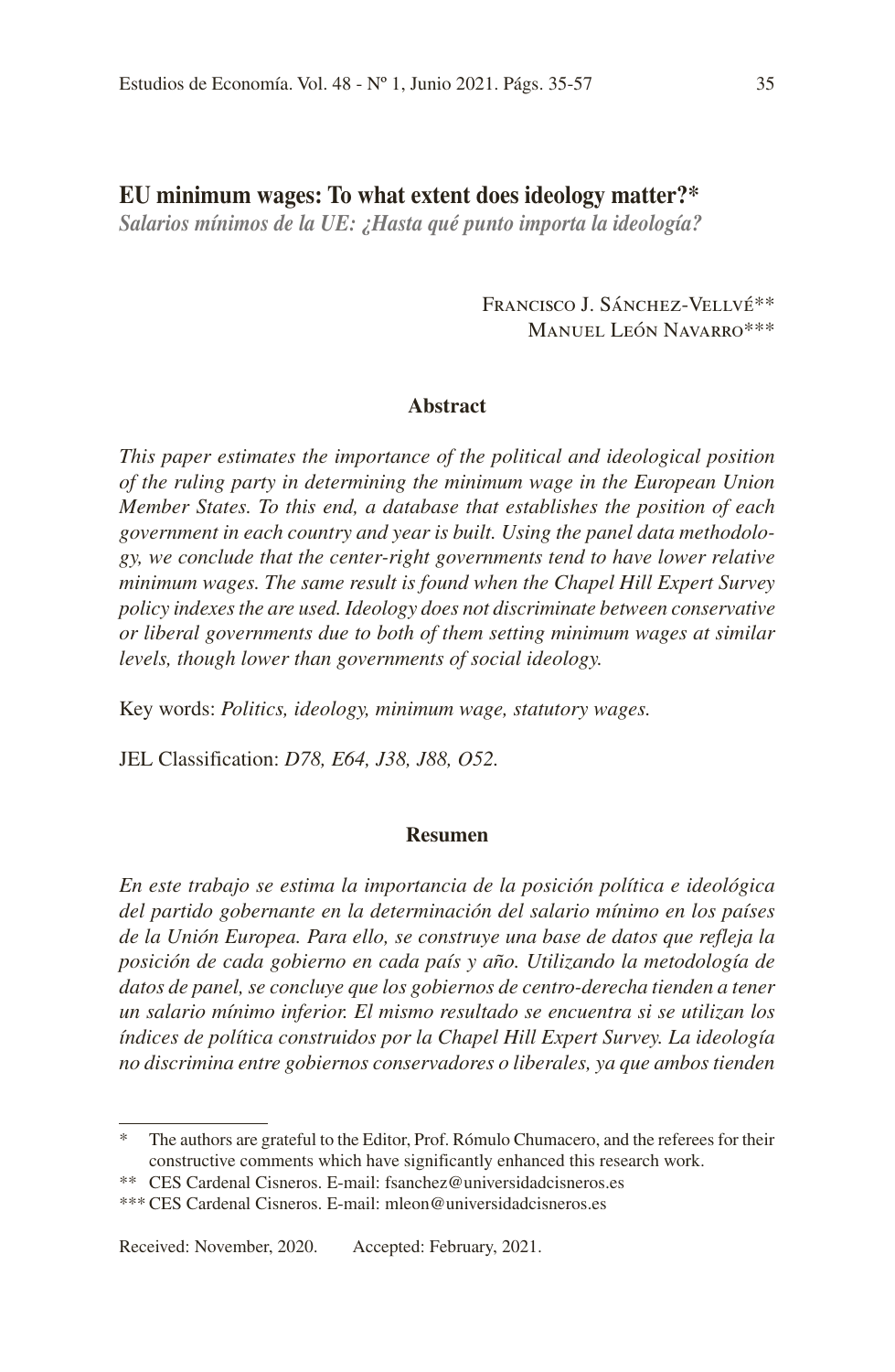*a tener un salario mínimo similar aunque inferior a los gobiernos de ideología social.*

Palabras clave: *Política, ideología, salario mínimo, salario legal.*

Clasificación JEL: *D78, E64, J38, J88, O52.*

#### **1. Introduction**

The level at which statutory minimum wages have to be set, or the suitability or not of raising them is one of the most discussed economic issues. The debate arises frequently in academia, in journalism, but also in the political arena. For instance, the rise in minimum wages proposed by US President Barack Obama in early 2014 led to many academic and popular articles being written, as many from those who are in favor as from those who are against such measures.

It is not uncommon that the rise of statutory minimum wages, which are established in many economies, is integrated into electoral programs of some political parties as an electoral "promise". As well, it is frequent to discuss the level of minimum wages in electoral debates between candidates from different parties. The positions of each other respond to largely ideological components, sometimes without any empirical support, but conditioned by the existence of this legal entity in many economies.

Consequently, it is not surprising at all to see how social-democratic or radical politicians defend raising minimum wages as a necessary step in the struggle against existing income inequalities in our societies. To the same extent, liber $als<sup>1</sup>$  and conservatives tend to hold positions that, while not embracing in full the free labor market, are more prone to it.

For sure, both sides will have to manage a statutory minimum wages policy if they are elected to govern, and how to do so can be considered conditioned by ideological or political positions of political parties, essentially when it comes to European economies. Based on this hypothesis we wonder, to what extent does the ideology of ruling political parties in European Union determine decisions on statutory minimum wages?

It is important to find out the determinants of the minimum wage and to study the influence of politics and ideology, because if they are not significant and, on

<sup>&</sup>lt;sup>1</sup> Since our work focuses on the member states of the European Union it is important to underline that liberalism has a different consideration in the different countries of the world; for while in the United States the political position that advocates a mixed economy, social justice, and approaches to socialist or leftist ideas is considered liberal; in Europe, those parties that focus their programs in defence of individual liberties and the non-intervention of the State in the economy as well as in the decisions of individuals are considered liberal (see appendix).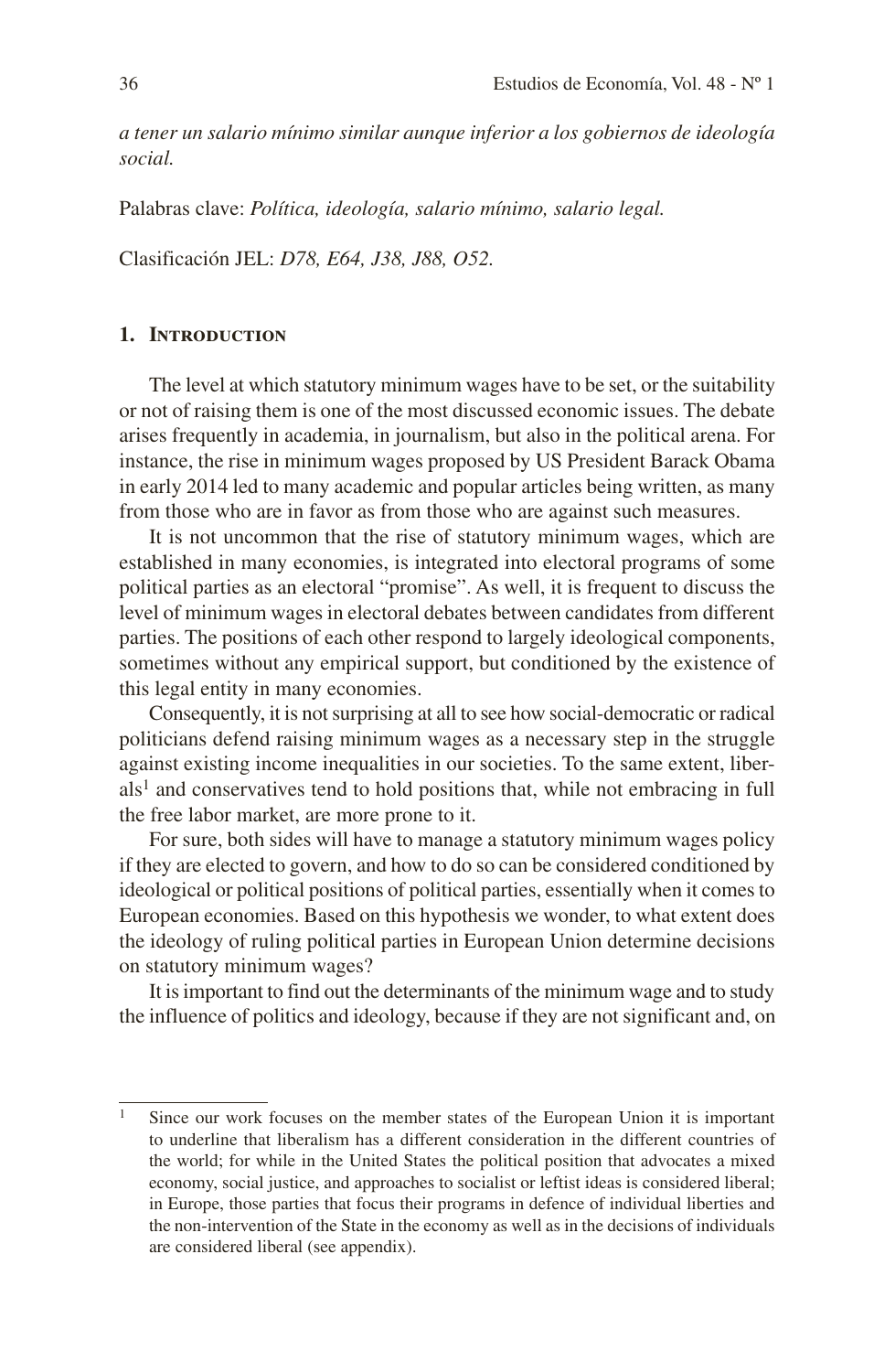the contrary, the economic factors or the influence of lobbyists are the relevant determinants, political debate on the minimum wage will have no real content.

From an academic point of view, the majority of the literature on minimum wage setting focuses on explaining the effects that these may have on different economic variables. Thus, negative and positive effects on unemployment have been found (Brown *et al.* (1982), Stiglitz & López Casasnovas (1993), Card & Krueger (1995), Dolado *et al.* (1996), Neumark & Wascher (2000), Manning (2005), Stewart (2004), Portugal & Cardoso (2006), Dube, Lester, & Reich (2010), Burkhauser & Hansen (2012), Boeri & Van Ours (2013) Rivera (2013), Krugman, Graddy & Wells (2013), Hoffman (2015)). Furthermore, the effect of minimum wages on income distribution inequality has also been studied, and the conclusions are that a reduction in minimum wages would widen the wage dispersion among those who are working, increasing inequality (Dube *et al.* (2010), Neumark, Salas & Wascher (2014), Addison, Blackburn & Cotti (2015), Autor, Manning & Smith (2016)) and that specifically, paying attention to the gender perspective, the increase in the minimum wage leads to a decrease in the gender pay gap as a consequence of the over-representation of women among low-wage workers (Amadxarif *et al.*, 2020; Robinson, 2005; Blau, 2003).

Finally, the impact minimum wages have on poverty and collective welfare has been studied as well (Dube (2018), Card & Krueger (1995), Neumark & Wascher (2002; 2005; 2010)).

Nevertheless, the literature that studies the determinants of minimum wages is much less abundant than that dedicated to studying the effects of them. In addition to the effects of other economic variables that are used as control variables, the published works find out two fundamental factors that explain the differences in minimum wages: 1) The existence of interest groups, such as trade unions or representative employers' organizations; 2) The political position of the ruling party.

Among the former, Boeri (2012) shows the causal relationship between the minimum wage fixing system and the level of this, concluding that when the system is based on collective bargaining, statutory minimum wages are higher than when they are established by law. A positive effect of the quantity of unionized workers on the minimum wage is found in Silberman and Durden (1976), Bloch (1993) and Seltzer (1995) in the US labour market. Sobel (1999), also for the USA, discovers an effect not only on the trade unions but also of the employers' organizations.

Additionally, there are other works on the determinants in the exercise of political power such as those of Belcher M. (2010) or Pontusson et al (2002) that study how the institutional context, wage inequality and union density affect the decision-making process of voters in terms of mobilization and of the ruling party.

In the second group, much more focused on our subject of study, Wursten (2017) suggests that political determinants are the missing variable in the traditional employment/minimum wage regressions, suggesting that political orientation implies a set of policies which affect both the level of employment and the minimum wage. Kau and Rubin (1978), Besley and Case (1995), Levin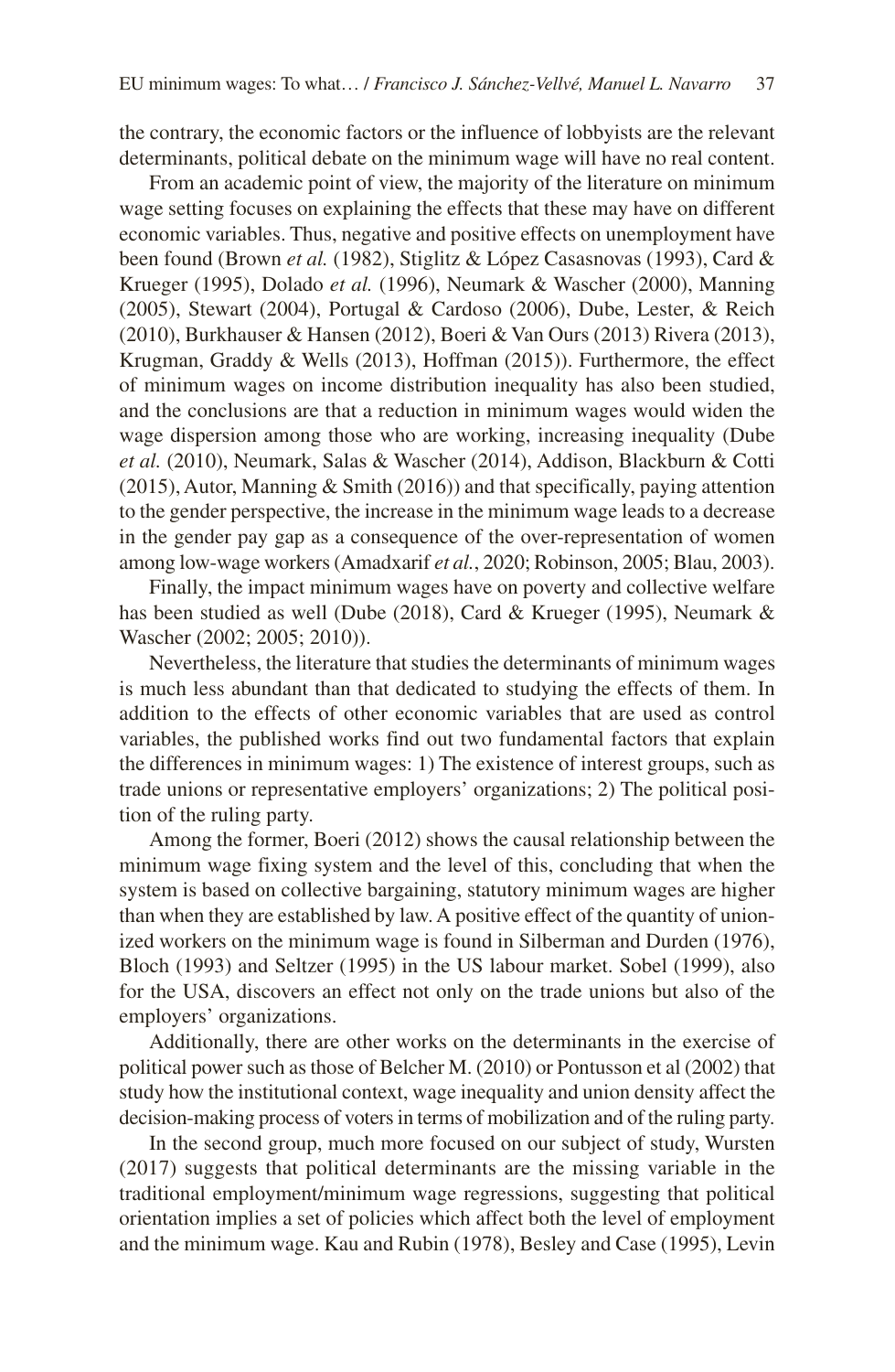and Waldman (1998), Waltman and Pittman (2002), Green and Harrison (2006) and Ford, Minor and Owens (2012), find that politics plays an important role in determining the minimum wage in the United States. Xing and Xu (2016) also concluded the influence of certain political factors for the case of China. In Canada, Blais *et al.* (1989) and Dickson and Myatt (2002) found that the behavior of the relative minimum wage is much in line with that one of the real minumum wage, and also that the relative minimum wage is higher when the government is left-wing and tends to be lower when the government is rightwing or liberal, with no differences between the two of them.

However, as far as we know, there is no work that explains the determinants of minimum wages at EU level and therefore the aim of this article is to solve this scarcity. Thus, in this paper we research whether ideology or the political position of the ruling party have influence on the management of relative minimum wages and what is the sign of its relation in the EU area.

It is considered that using the EU area to explain the effects of politics on the minimum wage is particularly interesting because there is sufficient diversity of political positions, but with homogeneity among Member states, which allows control of the absence of other effects, such as monetary policy or migration restrictions between countries.

In the European Union, there is a great diversity in minimum wage fixing systems, but most of them are established by law. Only 11 out of the 28 Member States have a method of establishing minimum wages based on collective bargaining and there are four of them that maintain the possibility of the government fixing the universal wage in the event of failure to reach an agreement (Schulten, 2014); which means that practically they have a method of fixing very close to determining the national minimum wage by law. In this paper, the scope of analysis only takes into account the EU Member States that set the minimum wage by law, as it is in these countries that the influence of politics and ideology can be studied.

To carry out the objective of the work, we built a database where the political position and ideology of the ruling party is classified for each State and moment of time2. In a complementary way and to compare the results of our analysis, we use the database of the Chapel Hill Expert Survey (CHES) (Bakker, Edwards *et al.*, 2015) on political and/or economic ideology and the position of parties in the EU Member States.

In order to analyze the importance of the government's ideological component in setting the relative minimum wages, we estimate different regression models with panel data methodology. This estimating method helps us to reach conclusions based on a larger amount of data, with more degrees of freedom and getting more consistent results than those that would be provided with a

<sup>&</sup>lt;sup>2</sup> The countries that we consider in our study are Spain, France, United Kingdom, Portugal, Slovenia, Greece, Ireland, Luxembourg, Netherlands, Poland, Czech Rep., Romania, Lithuania, Latvia, Bulgaria, Hungary, Malta, Belgium, Slovakia, Estonia, Croatia.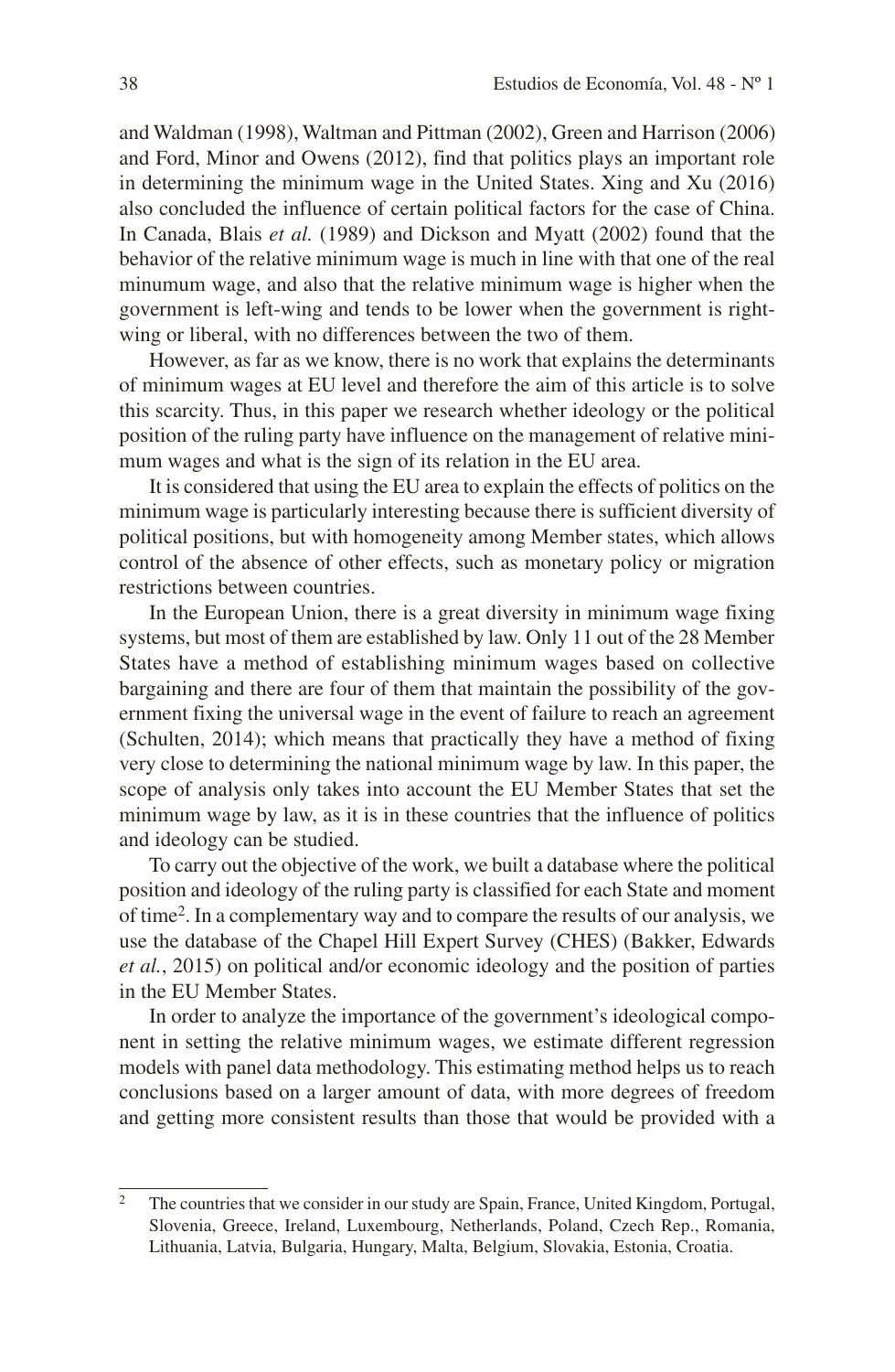temporal or a cross-sectional analysis. Additionally, it allows the inclusion of the cross-section fixed effects for different countries in order to capture specific factors from Member States that influence the relative minimum wage levels.

The results, beyond the multiple economic and social factors studied in the empirical literature on the issue, highlight the importance of considering both the political position and the ideology of the ruling party as determinants of the management of relative minimum wages. Thus, according to estimates there is a negative effect on the relative minimum wage if the government is center-right. Regarding ideology, it is found that the minimum wage tends to be higher if the government has a social ideology. This result shows that minimum wages policy is partially determined by society and that, similarly to what Korpi (1985) suggests, wage-earners can change their situation through the choice of governments that advocate decisions that can influence the distribution of wages.

A similar result is found when the variable that measures political position is not qualitative. In this case, for each point that political position built from the CHES index increases or moves to the right, the relative minimum wage is reduced by 0.4%.

The rest of the paper is organized as follows. In section 2, the positioning of political parties regarding legal minimum wages is explained; also, the theoretical arguments are presented so that these minimum wage policies may not be implemented once the parties reach the government. In section 3, we explain the data and criteria used in building the database of the political and ideological component of ruling parties. In section 4, the empirical model and the econometric results are shown. Finally, in section 5, we display the main conclusions.

## **2. Political Parties: Position regarding minimum wage and causes of its possible non-application**

Although political parties take clear positions in relation to various policies, they do not always carry them out once they reach the government. In this section the fundamentals of these positions on the minimum wage and the theoretical arguments that may explain its non-implementation once they become the ruling party are exposed.

The political position of the parties regarding statutory minimum wage is diverse and it is explained by the effects minimum wage has on other economic variables. Among the positive effects can be highlighted those on economic inequality, gender pay gap and poverty. Among the negative effects, the most important are the increase in unemployment or the increase in wage costs.

Thus, social parties usually propose the increase of the legal minimum wage, since they consider that the positive effects are greater than the possible negative effects, such as the increase over unemployment. On the contrary, liberal parties maintain that negative effects are preponderant and, therefore, are in favor of the market regulating wages. Finally, among the different conservative parties there is more dispersion regarding the policy on the minimum wage, although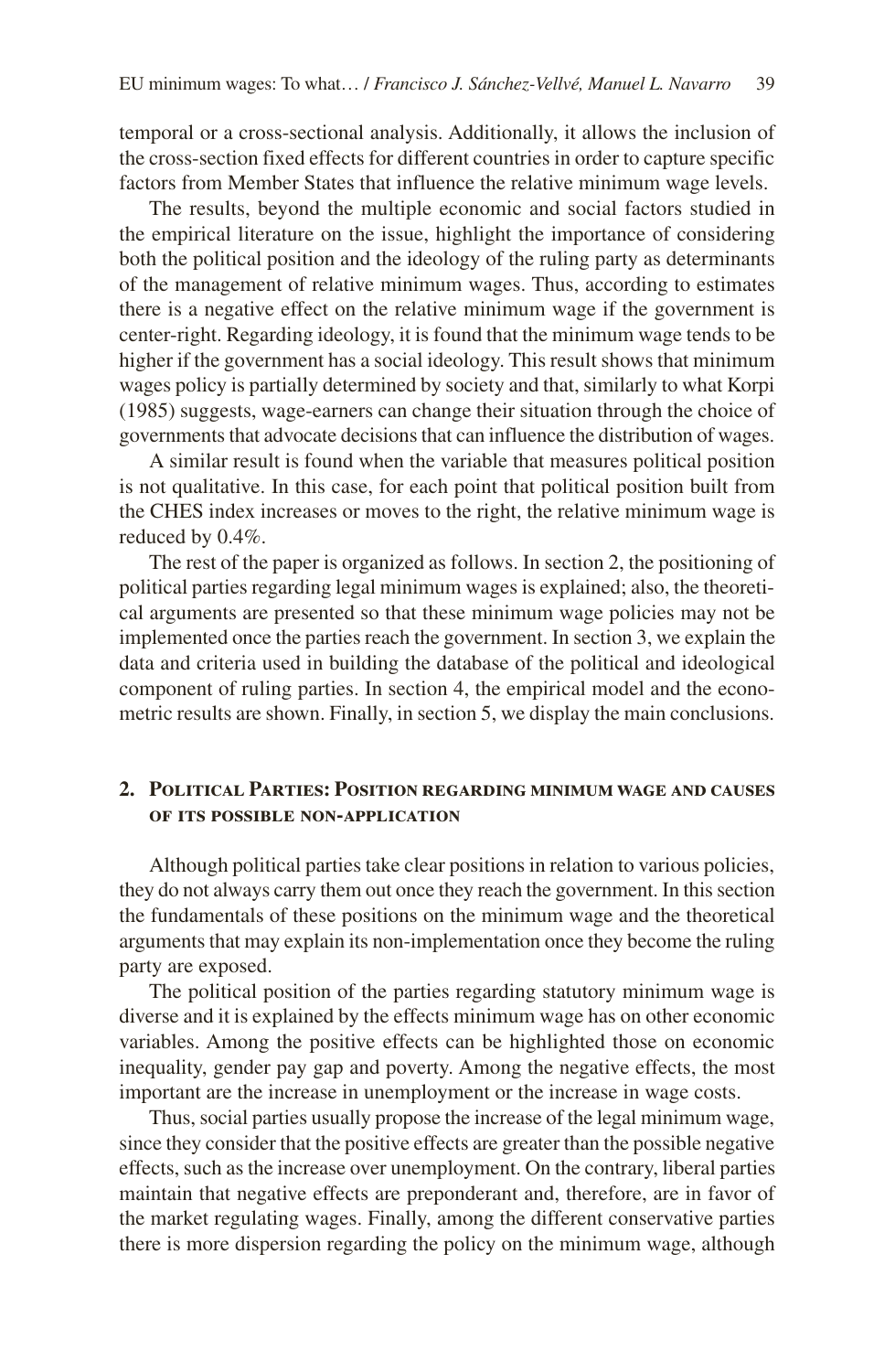in general, they do not propose reductions in the minimum wage and are not reluctant to modest increases.

As is known by all, political parties set out their approach to various economic and social issues in their founding statutes (manifestos), however in the literature we can find a wide range of theoretical causes that explain why an economic policy is not put into practice, both in government and opposition parties.

In this regard, the aim of maximizing the number of voters, the probability of winning or the expected plurality may lead political parties to set up policies that represent not so much their political ideology but the median voter ideology, which is optimal to win the elections.

Similarly, myopia of voters can have the same effect on effective politics. As a matter of principle, voters make their decisions based on past information, "retrospective voting", information on future policies, "prospective or strategic voting", information on their personal circumstances, "pocketbook voting" or the effects on the economy general "socitropic voting" (Van Winden, 1988). However, if voters do not consider the previous information when voting, political parties can alter their policies without expecting any effect on the electoral results.

In addition, Bawn et al (2012) propose a theory according to which voters can not be certain of policies prompted by politicians and, therefore, political parties can carry out policies other than those included in their programs without suffering any electoral cost ("electoral blind spot").

Another reason for the programmatic failure of ruling parties is explained by the role of bureaucrats. Nevertheless, the controversy of this cause is important as there are studies that focus on explaining the effects of bureaucrats on government decisions (Huber and Shipan, 2002, Gailmard and Patty, 2007), while others show evidences that public workers work according to the rules, based on their loyalty to the organization, to the public service and to the needs and interests of citizens (Pierre, 2017).

Another argument for political parties do not carry out certain policies is the role played by pressure groups. These groups try to influence politicians in one direction or another to achieve their interests. A theoretical paper of the role of these groups can be found in Potters and Van Winden (1996) and an empirical research can be found in Potters and Sloof (1996). In the case of the minimum wage, the role of trade unions is especially important, Boeri (2012).

Economic conditions can also alter the programmatic position of political parties and the economic policy to be promoted to influence the economic cycle and thereby influence the predisposition of citizens' votes (Haupt, 2010).

However, as explained above, there is a wide range of additional factors that can change the political position in parties' programs, both government and opposition (Fagerholm, 2016). In addition to those already mentioned, the most relevant ones are summarized below:

The way in which political parties are internally organized can affect the actual policy they intend. That is, within political parties might be incentives not to perform, or to refine, the policy that party's ideology would set. In some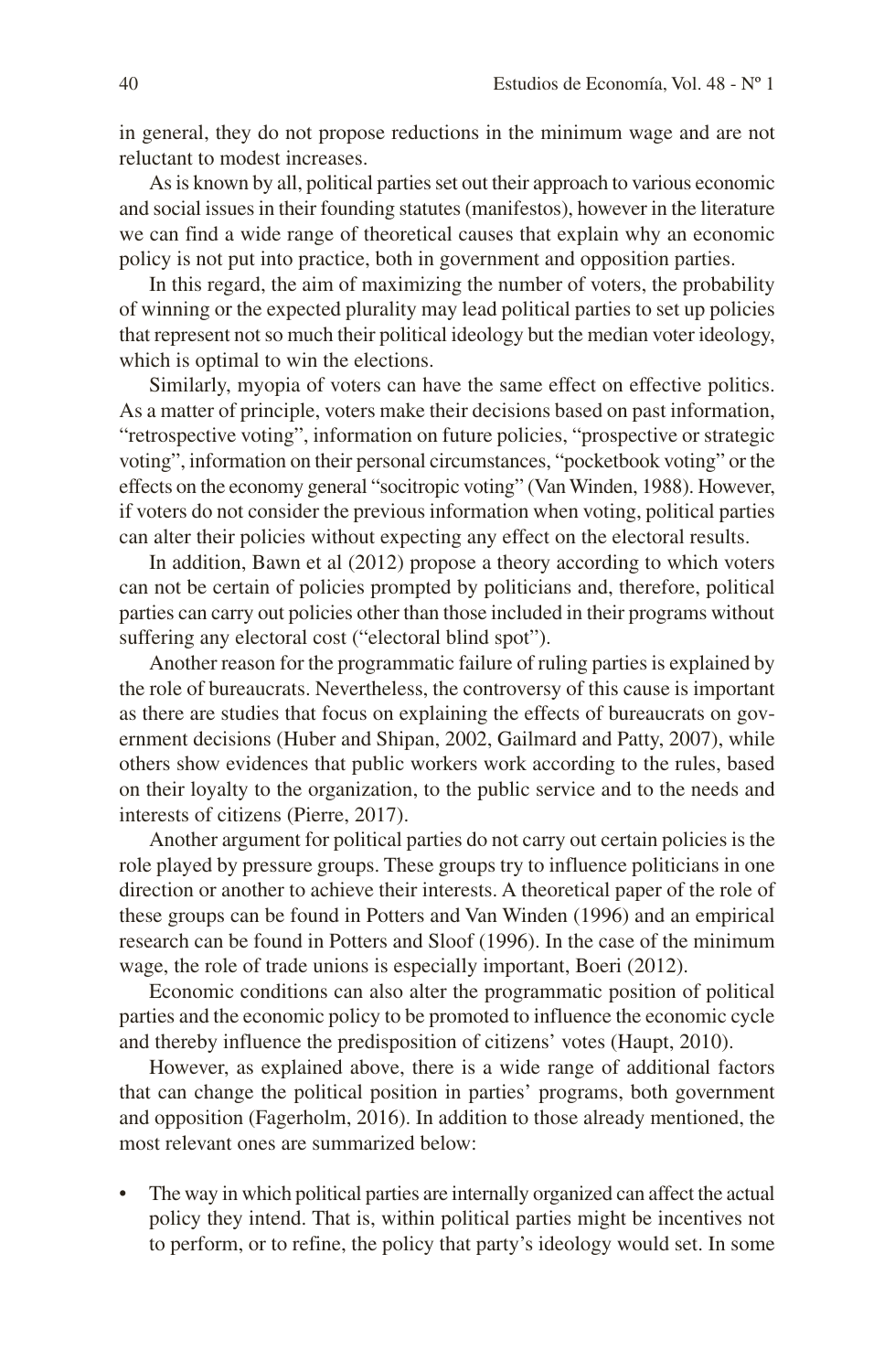cases, it is the candidate of a party the one who takes position between the median of the party and that of the electorate, Aldrich (2011); in others, the adjustments respond to the balance of power between leaders and militants (Schumacher et al, 2013).

- The loss of votes can induce changes on the policy proposed by parties; In fact, political parties react to electoral results, especially if there has been an electoral defeat (Ezrow, 2011, Somer-Topcu and Williams, 2013).
- According to the "market party model" (Laver, 2005; Fowler and Laver, 2008) program shifts made by political rivals, are also the reason for changes of the political position of the parties.
- Ruling parties are more likely to shift their political position than opposition parties, since their change is more visible in society (Schumacher et al, 2013).
- Political parties react to changes in public opinion but only when the latter moves away from the party (Adams et al, 2004). Among the non-radical parties, the social-democratic parties react less than the center or right parties. (Adams and Somer-Topcu, 2009); Meanwhile, political parties with strong militants and relatively weak leaders (usually leftist parties) tend to respond to their militants and not so much to the median voter, who would represent public opinion (Schumacher et al, 2013).

In a way, it can be said that it is not certain that the minimum wage management carried out by the ruling parties will be the expected one accordingly to their ideology or political position, since we have verified that there are many studies that explain the changes in the political positions of the parties, both from the theoretical and empirical point of view.

## **3. Data and Information Sources**

In order to carry out the analysis that we have proposed, a database has been built in which, for each year from 1990 to 2015, the dominant ideology and political position of the respective governments of the Member States is determined. The source used is the available information at www.parties-and-elections.eu (Nordsieck, 2015), which consists of a complete database of legislative elections in Europe since 1945 and provides a comprehensive information and data about political parties, elections and governments.

We are not going into the debate about what ideology is, which is beyond the scope we have proposed for this work. However, in order to give objective consistency to this article, we highlight that we share Baradat's (2015) view that ideology is a "political expression". Therefore, we understand that it is a synthetic way of summarizing the social, economic and political objectives that different political parties could have and how they intend to achieve them. In this way, political parties seek electors´ mobilization in Western democratic systems. A more detailed description of each ideology and its characteristics can be found in the appendix (table A1).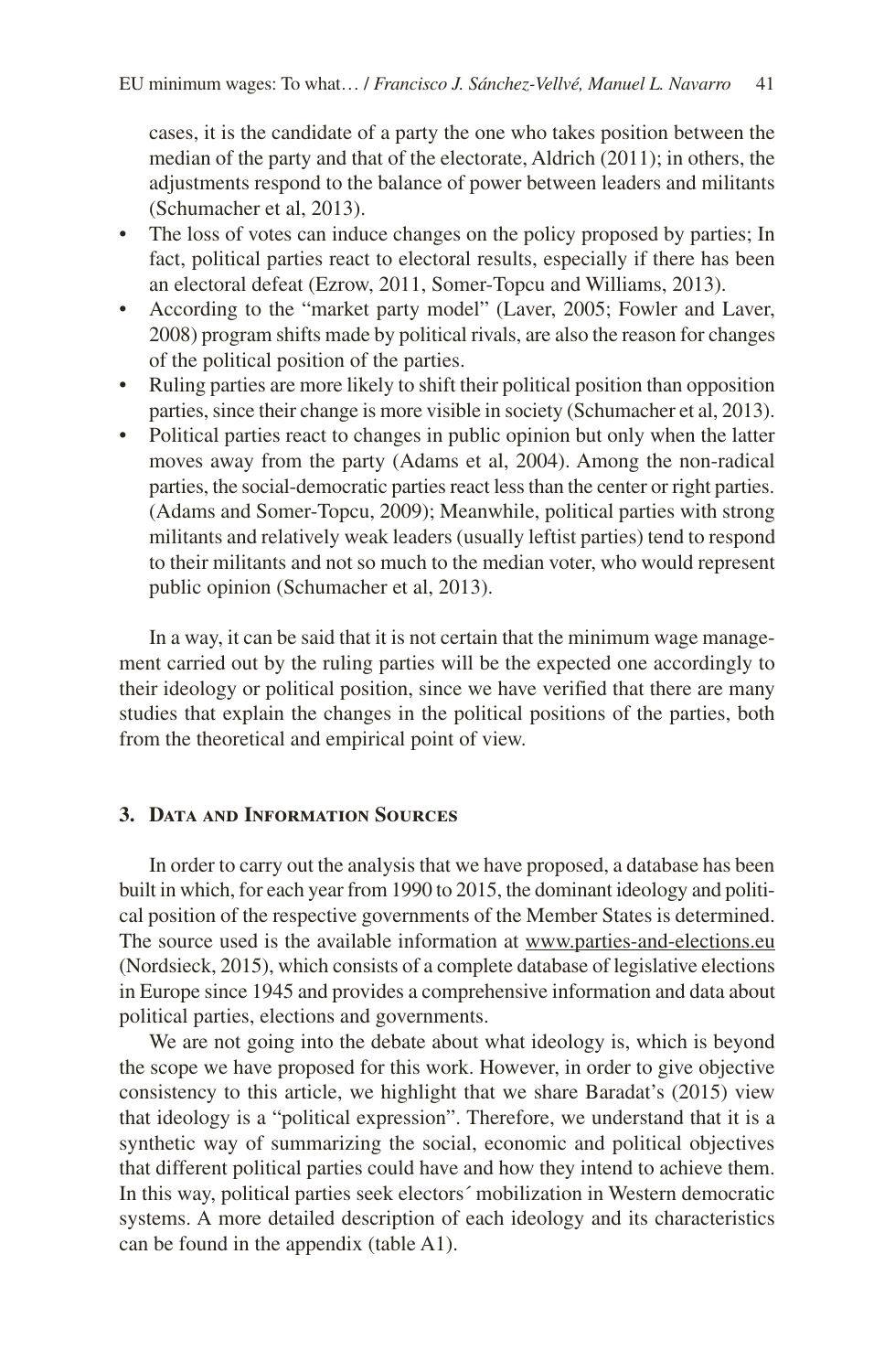In general, the ideological self-definition of political parties and how they are grouped in the European Union provide an aprioristic idea of the political spectrum of the political parties that have assumed at some point the government of their country between 1990 and 2015 (see figure 1).

FIGURE 1 POLITICAL SPECTRUM OF RULING PARTIES IN THE EU 1990-2015

| ft ۱       |                  |                   |                        |                        |                            | Righ        |
|------------|------------------|-------------------|------------------------|------------------------|----------------------------|-------------|
| Radicalism | Social democracy | Social liberalism | Christian<br>democracy | <sup>v</sup> iberalism | Conservative<br>liberalism | onservatism |

As can be observed, parties of practically the entire political spectrum have ruled, with the exception of parties of reactionary ideology, which are not contemplated in the previous figure. Following Baradat (2015), reactionary parties are understood as those who reject current institutions and the achievements of society, and consider more appropriate the policies of the times prior to those they propose to return. This type of party would be at the right end of the spectrum showed in Figure 1.

Positions on both the left and the right of the political spectrum are rooted on philosophical foundations, while the central positions could be described as moderate, albeit intending to tackle improvements and social changes gradually.

When it comes to ideology and position in the political spectrum, a certain caution must be observed because there are factors that could condition the possible classification of ruling parties in the spectrum and because of that the results of the analysis:

- First, ideological classification of a party is conditioned by the one who performs it. That is to say, it is conditioned by the position of parties in the mind of every citizen, and we are no exception to this rule.
- In addition, the evolution of history has led many political parties to be the result of coalitions of parties, usually close to each other ideologically speaking, to have the opportunity to reach the government.
- Finally, although ideology places parties within the political spectrum, this position evolves over time and is conditioned by the political, economic and social environment of society; so you cannot say categorically that one political party always maintains the same position.

We avoid these drawbacks by using the dominant ideology in the governments of each state, and considering as such the one that ruling parties or the prime minister party in the case of coalition define themselves. This means that we consider the ideology and position of the party of the prime minister or chancellor in most countries, but that of the president of the republic or president of the government in others. The choice depends on who holds the executive power,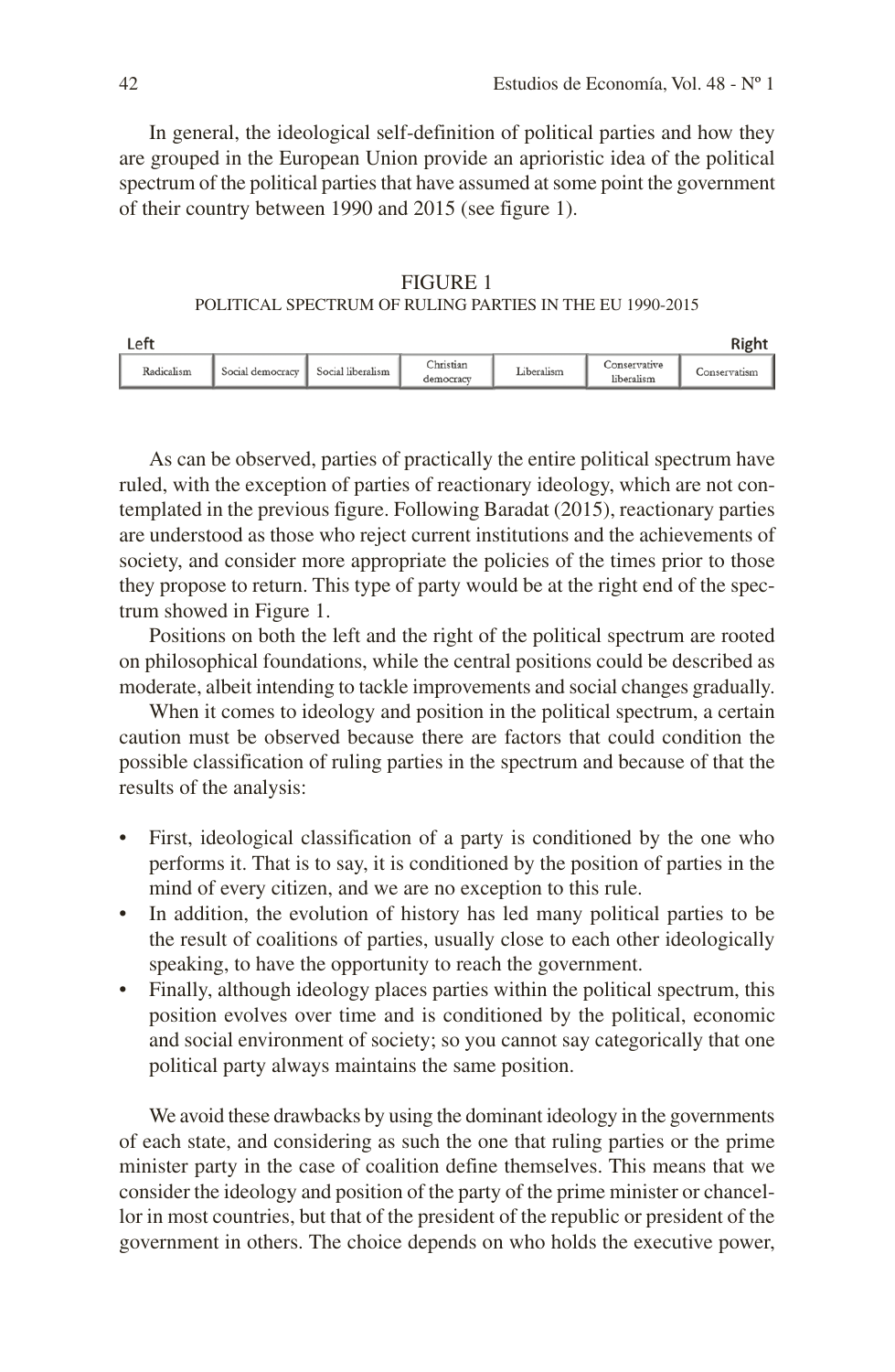because we are analyzing a set of countries that have democratic systems, but with different institutional organization and political power distribution. And given that our field of study is the European Union, the fundamental reference to decide who to consider is provided by who is representing the country in the maximum institutional bodies of the EU.

In the case of a ruling coalition that ran for elections, we take into account the position from the most important party in that coalition. If the coalition is subsequent to the electoral process, even when the decision-making of the government is the result of the agreement of the entire cabinet (Martin and Vangerg, 2014), the position of the prime minister's party is considered, in the same terms that we had indicated above.

**Political position** means the relative position of the ruling party on the leftto-right axis of political spectrum: left, center-left, center, center-right, right.

**Ideology** is understood as the preponderant ideological orientation in the political party of the prime minister, because sometimes the political inspiration is so broad that there may be some controversy in the standings. In our case we have used the following categories: Communist, Socialist, Social-Democrat, Social-Liberal, Demochristian, Liberal, Liberal-Conservative, Conservative, Nationalist and Independents. The annex provides a brief description of the characteristics of each of these classes.

From a methodological point of view, when a political party has disappeared, we assign to it the corresponding values of the party in which it or most of its leaders have been integrated.

In order to work with these variables in empirical analysis and to study the influence they can have on changes in relative minimum wages, two alternative groups on the political position have been used. The first alternative corresponds to the starting definition, where all variables are dichotomous qualitative variables that take the value 0 or 1, indicating respectively absence or presence of that political position in the ruling party. Meanwhile alternative 2 is the result of the breakdown of the political left and right into two groups respectively, one more centered and the other more radical.

| Group 1 | Group 2               |
|---------|-----------------------|
| Left    | Left<br>Center Left   |
| Center  | Center                |
| Right   | Center Right<br>Right |

TABLE 1 ALTERNATIVE GROUPS OF POLITICAL POSITIONS FOR RULING PARTIES

From the ideological position, three qualitative variables have also been generated, taking values 1 or 0 depending on whether or not the ideology of the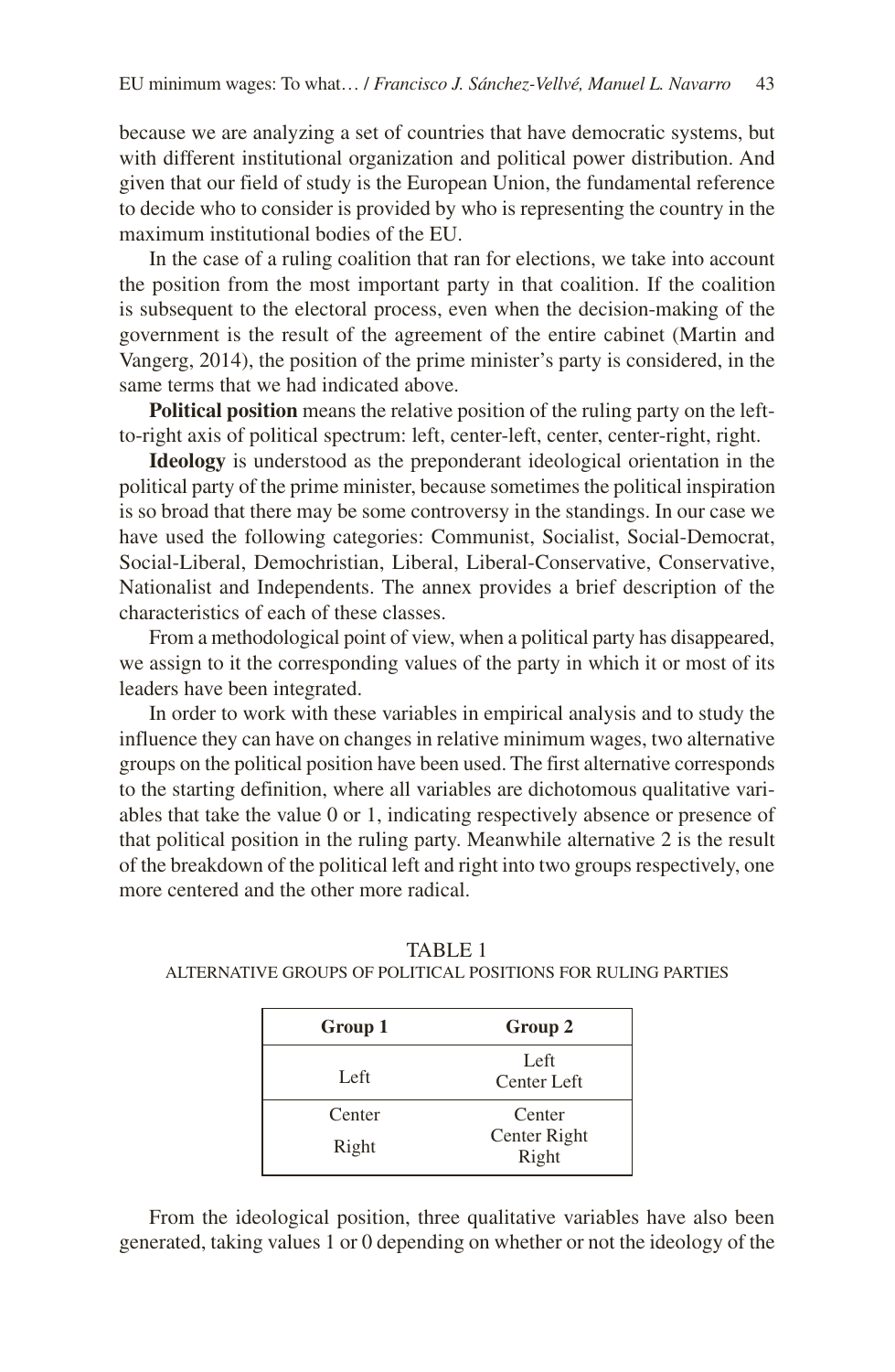ruling political party is in that class. In this case, we have grouped the variables taking into account the ideological proximity and fundamental differences in terms of economic policy ideology as shown in table 2.

| <b>Variables</b> | <b>Classes</b>                                                             |
|------------------|----------------------------------------------------------------------------|
| Social           | Communist<br>Socialist<br>Social democrat                                  |
| Liberal          | Liberal<br>Liberal-Conservative<br>Socio-liberal                           |
| Other            | Conservative<br>Christian Democrat<br><b>Nationalist</b><br>Independentist |

TABLE 2 VARIABLES OF POLITICAL IDEOLOGY OF RULING PARTIES

Because the above variables are not free from a certain subjective character, we have also worked with variables of political and economic position in the political spectrum from the five waves of Chapel Hill Expert Survey (CHES) (Bakker, De Vries *et al.*, 2015), which go from 1999 to 2014 and are the result of the judgment of experts who place the ideology of each party on a scale of 0 to 10, with 0 being the extreme left, 5 the center and 10 the far right. As the position of political parties may change over time, we use the register provided by CHES at each time point. When in some year there are no values for the ruling party, we take the nearest available register as proxy of the ideological score.

To study the behavior of minimum wages with respect to average wages in the different European economies we will use the Kaitz Index. This is a method of linking the absolute level of minimum wages to the general distribution of wages, since it relates minimum wages to central tendency measures (in our case the average). The data published by the OECD Labor Force Statistics and the Eurostat data for Bulgaria, Malta and Croatia are used as an indicator of relative minimum wages with respect to the average salary distribution of each EU Member State.

The use of this index helps to avoid problems of comparisons in absolute terms, which are conditioned by differences in purchasing power and productivity among different State Members.

Low levels of the index point to a noticeable gap between the minimum and average wages, which means that any variation of it may have a potentially low impact on the rest of the wages. However, if the index is high in relative terms, the impact of any variation in statutory minimum wages could be very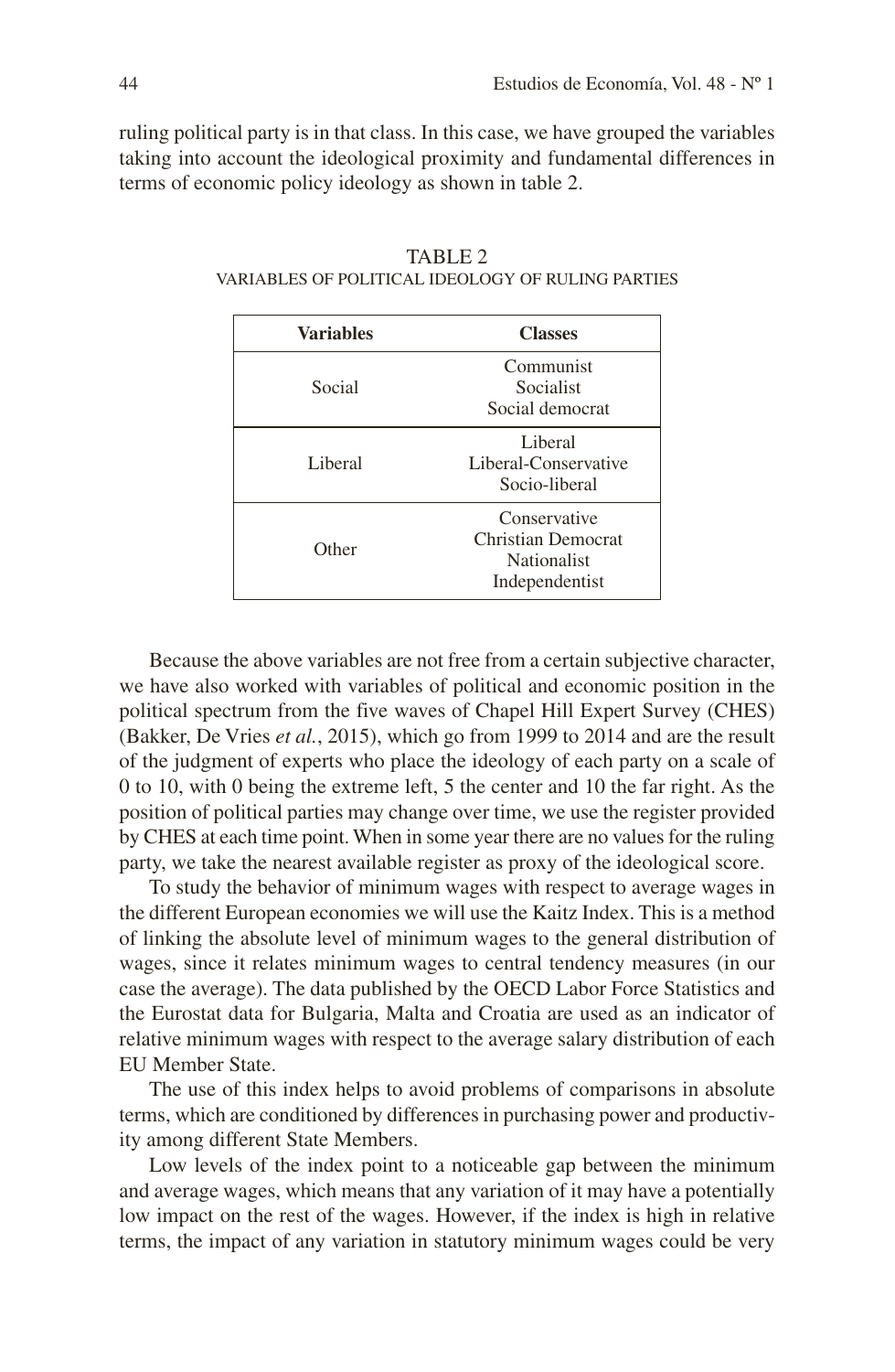significant, since in this case the distributions of wages are less dispersed and, as a result of it, a larger number of workers could be affected.

There will be positive changes in relative minimum wages when statutory minimum wages grow more or decrease less than average wages and negative changes when statutory minimum wages increases are lower or the setbacks higher than those registered in the average wage.

Consequently, it can be concluded that changes in relative minimum wages will also be conditioned by its level. Changes will be less likely if they present high levels than if they present a relatively low ratio.

To test if lobbyists have influence in determining the minimum wage, we included the ratio of union membership obtained from ICTWSS<sup>3</sup> in the analysis.

Finally, the empirical study also considers some control variables used in the minimum wage literature. These variables allow the statistical control of the effects of the remaining variables. Thus, the unemployment and the participation rates, published by Eurostat (EU Labour Force Survey), are included. Increases in real output per person, the percentage of social benefits in GDP, inflation rate, the percentage of temporary employment and of part-time employment, all of them published by Eurostat, are also included.

Although the database is not complete, the above data are available from 1990 until 2013 for all EU countries that set minimum wages by law (Table A2).

#### **4. Empirical model and econometric results**

The estimation of the influence the political and ideological position of the EU governments has in determining the statutory minimum wage is carried out using the panel data methodology under the assumption of fixed effects. This methodology is suitable because the analysis includes all countries that determine the minimum wage by law.

When estimating with fixed effects, we avoid the econometric problems deriving from the social or economic differences among different Member States.

First, we consider a model in which there are no ideological or political variables to determine which economic variables are relevant when explaining the differences in relative minimum wages among countries. Next, we estimate the effects of politics and ideology.

The estimation process for all the considered models is the following: First, the model is estimated by the fixed effects method. Then, we run the contrast of Wooldrige (2002) to check the presence of residual autocorrelation. Once we confirm that the disturbances have good properties, an inference process is carried out, eliminating all non-significant variables one by one and re-estimating the model at each iteration. Ultimately, the final model is robustly estimated

<sup>&</sup>lt;sup>3</sup> Database on Institutional Characteristics of Trade Unions, Wage Setting, State Intervention and Social Pacts with data for 51 countries from 1960 to 2014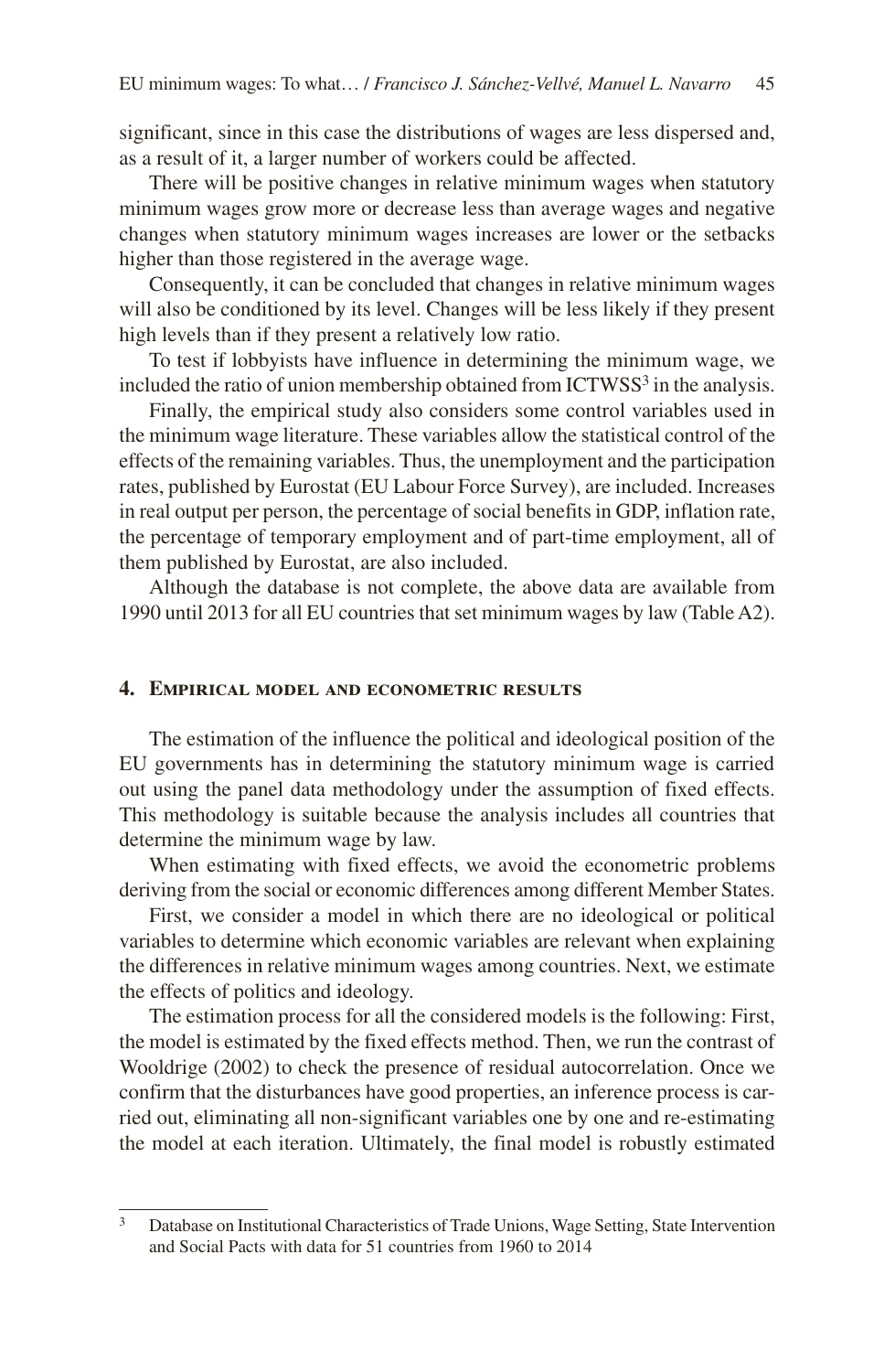and, if there are no differences in the results, we conclude that the estimators are acceptable.

The variables that could explain the differences in the relative minimum wage (SMR) are: union affiliation ratio (AFS), unemployment rate (TDES), activity rate (TA), inflation (INFL), productivity increase (INCPROD),social benefits expenditure to GDP ratio (PRESTSOC), percentage of partial employment (PTFT) and percentage of temporary employment (EMPTEM).

Before estimating, it is convenient to contrast the stationarity of variables included in the analysis. Therefore, Table 3 presents the usual hypothesis contrasts in the panel data literature. These contrasts determine that PRESTSOC, PTFT and EMPTEM are I (1) and, in consequence, the growth rate of these variables will be included in the model.

| <b>Unitary Root</b><br><b>Contrast</b> | Common                      | <b>Individual</b>                 | <b>Individual</b>          | <b>Individual</b>         |
|----------------------------------------|-----------------------------|-----------------------------------|----------------------------|---------------------------|
| Variable                               | Levin, Lin $&$<br>$Chu t^*$ | Im, Pesaran<br>and Shin<br>W-stat | ADF - Fisher<br>Chi-square | PP - Fisher<br>Chi-square |
| <b>SMR</b>                             | 0.002                       | 0.000                             | 0.000                      | 0.009                     |
| <b>AFS</b>                             | 0.000                       | 0.000                             | 0.000                      | 0.000                     |
| <b>TDES</b>                            | 0.000                       | 0.000                             | 0.000                      | 0.545                     |
| TA.                                    | 0.000                       | 0.019                             | 0.001                      | 0.000                     |
| INFL.                                  | 0.000                       | 0.000                             | 0.000                      | 0.000                     |
| <b>INCPROD</b>                         | 0.000                       | 0.000                             | 0.000                      | 0.000                     |
| <b>PRESTSOC</b>                        | 0.206                       | 0.562                             | 0.275                      | 0.091                     |
| <b>PTFT</b>                            | 0.013                       | 0.982                             | 0.673                      | 0.737                     |
| <b>EMPTEM</b>                          | 0.208                       | 0.946                             | 0.662                      | 0.928                     |
| D PRESTSOC                             | 0.000                       | 0.000                             | 0.000                      | 0.000                     |
| D PTFT                                 | 0.000                       | 0.000                             | 0.000                      | 0.000                     |
| D EMPTEM                               | 0.000                       | 0.000                             | 0.000                      | 0.000                     |

TABLE3 CONTRASTS OF UNITARY ROOT

In each case, there appears the P-value of contrast H0: "Presence of Unitary Root".

Model results, estimated by fixed effects, without policy or ideology variables are presented in equation (1) (standard deviations are presented in parentheses)

(1) 
$$
SMR_{i,t} = 0.44 - 0.28 AFS_{i,t} + 0.16 INCPROD_{i,t} + U_{i,t}
$$

$$
\tag{0.07} (0.07)
$$

First, the only two economic variables that explain the differences in the relative minimum wage are the union affiliation ratio and increases in productivity.

In order to correctly interpret the results obtained, it should be considered that, while it is true that collective bargaining may be an appropriate mean for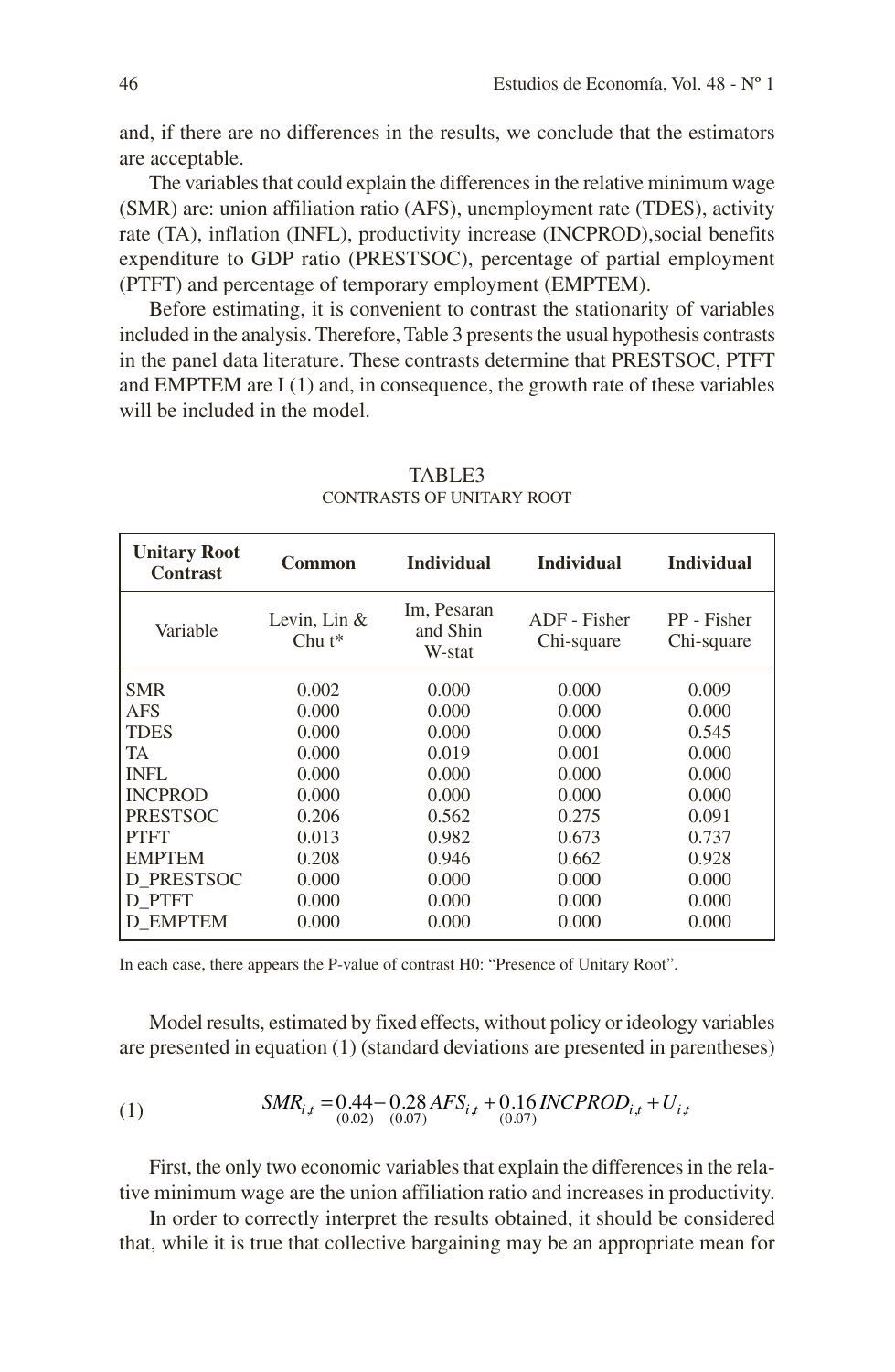setting minimum wages, there are only few countries that rely exclusively on collective bargaining to set minimum wages. These are countries where collective agreements apply to the vast majority of workers (Denmark, Sweden, Finland, Iceland and Norway). However, in most countries, the coverage of collective bargaining is insufficient, which means that governments of many countries have adopted minimum wages through legislation (ILO). Precisely the countries that are the object of our study.

Specifically, it can be observed that the relative minimum wage depends negatively on the union affiliation ratio4. This result indicates that an increase in union affiliation ratio tends to increase wages in the economy to a greater extent than to influence legal minimum wages, which may or may not reflect collectively bargained minimum levels. The consequence of this is that it tends to reduce the relative minimum wages in countries that set them by legislation, revealing that the level of these minimum wages is secondary in collective bargaining.

In spite of the fact that beforehand this result seems to contradict Boeri (2012) results, it actually complements them. This paper does not compare minimum wages among countries with different minimum wage determination mechanisms as is done in Boeri (2012); we simply conclude that, in those countries in which the decision lies with the government, when union membership increases, relative minimum wages decline.

On the other hand, the relative minimum wage depends positively on the increase in productivity, which indicates that increases in productivity are more related to the minimum wage than to the average wage.

Next, we estimate the effects of the government's political position on the determination of the statutory minimum wage. For this, we use the dichotomous variables explained in section 3. Model I classifies the policy in three cases (Left, Center and Right), while Model II classify it in five cases (adding Center-Right and Center-Left to The previous classification).

As can be seen in Table 4, Model I indicates that the relative minimum wage is significantly lower in those countries ruled by a right-wing party, in particular 1.4% lower. When we detail the political position more, as shown in Model II, it is observed that the only variable that is significant is the Center-Right, indicating that governments with that political position are those who establish a lower relative minimum wage.

<sup>4</sup> Robust estimations were made for the presence of autocorrelation and the result was maintained, resulting even in the effect being more significant.The possibility that the result was given by a possible instantaneous correlation of AFS variable with the rest, generating multicollinearity, was also explored. The instantaneous correlations are not very large and the level of significance of the variable was maintained in all the model specifications (incorporating variables one by one, two by two, etc.). Therefore, the result is quite robust.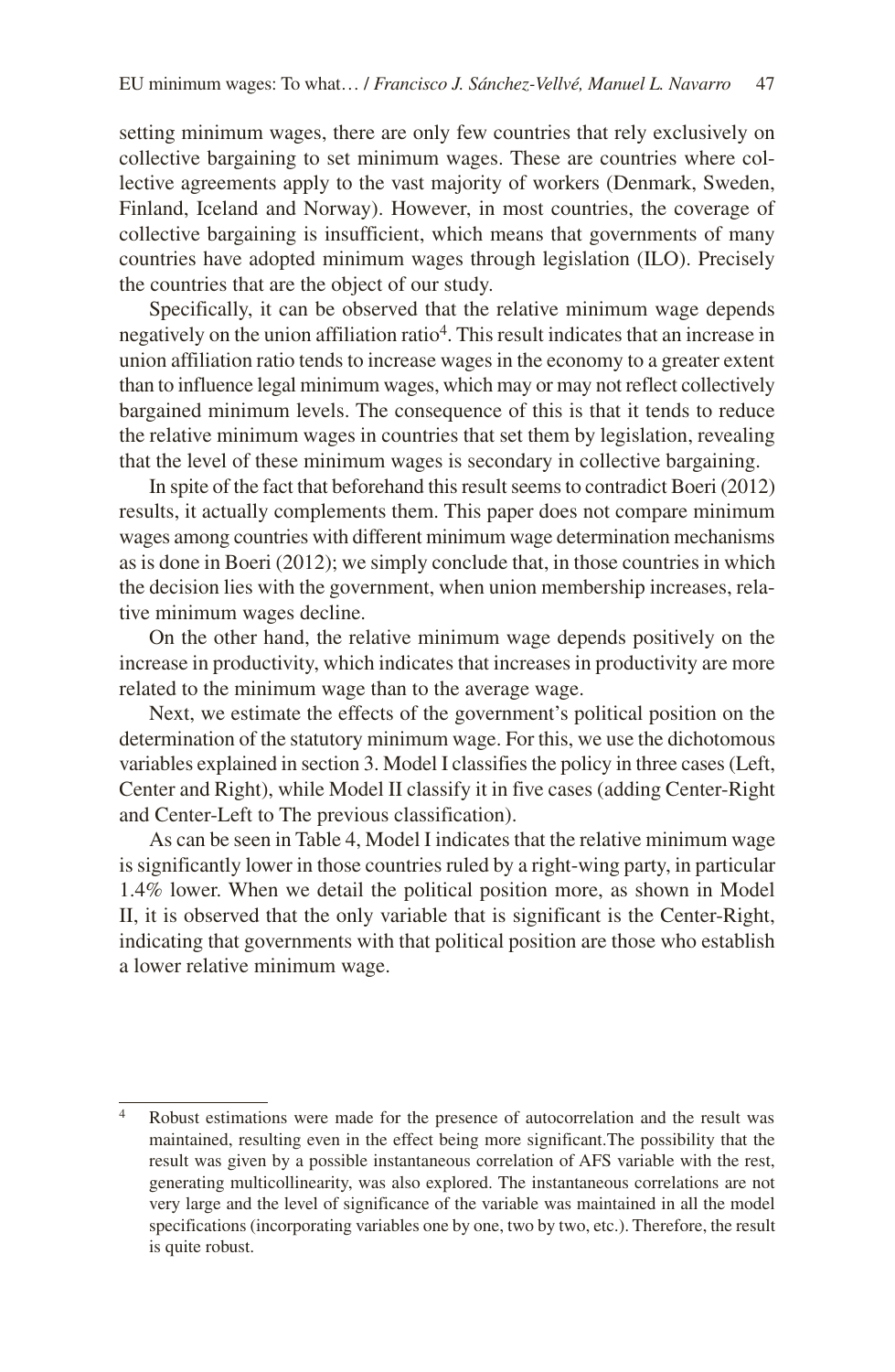|                                                        | <b>Model I</b>             |                | <b>Model II</b>            |                |  |
|--------------------------------------------------------|----------------------------|----------------|----------------------------|----------------|--|
| Variable                                               | Estimation                 | <b>SD</b>      | Estimation                 | <b>SD</b>      |  |
| constant                                               | 0.458                      | 0.010          | 0.458                      | 0.010          |  |
| Right<br>Center-right<br>Center<br>Center-left<br>Left | $-0.014$                   | 0.004          | $-0.015$                   | 0.004          |  |
| <b>AFS</b><br><b>INCPROD</b><br>R <sub>2</sub>         | $-0.292$<br>0.118<br>0.852 | 0.039<br>0.067 | $-0.293$<br>0.129<br>0.852 | 0.039<br>0.067 |  |

TABLE 4 ESTIMATION - POLICY EFFECTS ON RELATIVE MINIMUM WAGES

Generally speaking, it is considered that all center-right positioned governments are related with more liberal positions, but that is not entirely accurate. Governments that are in principle more on the right may have more liberal economic policies, whereas the Christian Democratic governments, which are closer to the center, tend to be more interventionist. Therefore, it seems reasonable that ideology of the ruling party also has influence on the minimum wage determination.

As can be deduced from Table 5, liberal ideology governments have a relative minimum wage lower than governments of social ideology. In addition, governments shown as "other ideology " have a relative minimum wage lower than social ideology governments but equivalent to that of liberal ideology. In this sense, it can be concluded that social ideology tends to have a relative minimum wage between 1.3% and 1.4% higher.

TABLE 5

ESTIMATION - IDEOLOGY INFLUENCE ON RELATIVE MINIMUM WAGES

|                | <b>Model III</b> |           |  |  |
|----------------|------------------|-----------|--|--|
| Variable       | Estimation       | <b>SD</b> |  |  |
| constant       | 0.454            | 0.010     |  |  |
| Social         |                  |           |  |  |
| Liberal        | $-0.013$         | 0.005     |  |  |
| Other          | $-0.014$         | 0.005     |  |  |
| <b>AFS</b>     | $-0.274$         | 0.039     |  |  |
| <b>INCPROD</b> | 0.068<br>0.127   |           |  |  |
| R <sub>2</sub> | 0.850            |           |  |  |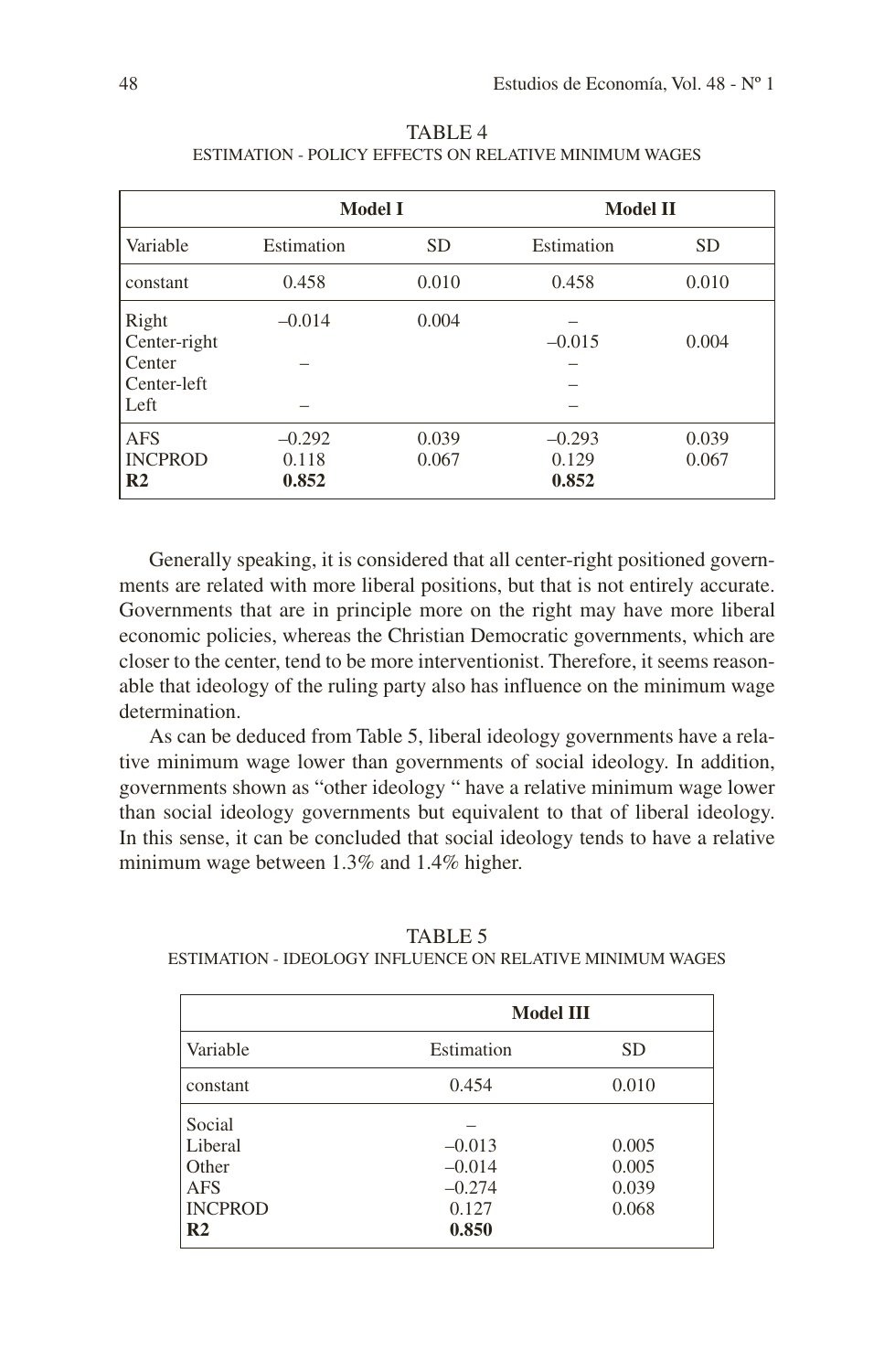Therefore, there are no differences among the remaining ideologies. So the result shown in Table 5 would indicate that, among the governments without social ideology, it is not so much the ideological position the one that determines the minimum wage, but its political position.

Although the results of Tables 4 and 5 indicate that the political position, but also the ideological position of the governments, are significant variables in determining relative minimum wages, a final experiment is carried out to confirm the results. Thus, variables LRGEN and LRCON are included in the original model. These variables measure the general policy and economic policy government positions, respectively. These variables constructed from CHES take values on a scale of 0 to 10.

|                              | <b>Model IV</b> |           | <b>Model V</b> |       |  |
|------------------------------|-----------------|-----------|----------------|-------|--|
| Variable                     | Estimation      | <b>SD</b> | Estimation     | SD    |  |
| constant                     | 0.470           | 0.012     | 0.469          | 0.012 |  |
| <b>LRGEN</b><br><b>LRCON</b> | $-0.004$        | 0.001     | $-0.004$       | 0.001 |  |
| <b>AFS</b>                   | $-0.287$        | 0.039     | $-0.279$       | 0.039 |  |
| <b>INCPROD</b>               | 0.124           | 0.067     | 0.126          | 0.067 |  |
| R <sub>2</sub>               | 0.850           |           | 0.851          |       |  |

TABLE 6

ESTIMATION - EFFECTS OF GENERAL POLICY AND ECONOMIC POLICY (CHES)

As Table 6 shows, again the political position of the ruling party is relevant in determining the relative minimum wage. For each point in the index that a government leans to the right, the SMR is reduced by 0.4%. The same result is obtained when we consider the economic policy position, in which, for each point that a government leans to the right, the minimum wage is reduced by the same amount, 0.4%.

#### **5. Conclusions**

Literature has focused on explaining the effects that minimum wages have on economic or social issues (employment, poverty or inequality), but has paid less attention to the factors that determine these statutory minimum wages.

Despite the fact that in most countries, minimum wage determination is carried out by law, it is not clear what the determining factors are. In this paper we study the effects on minimum wages of the political and the ideological position of the ruling party. This is important because if only economic factors or the influence of pressure groups are those that endogenously determine the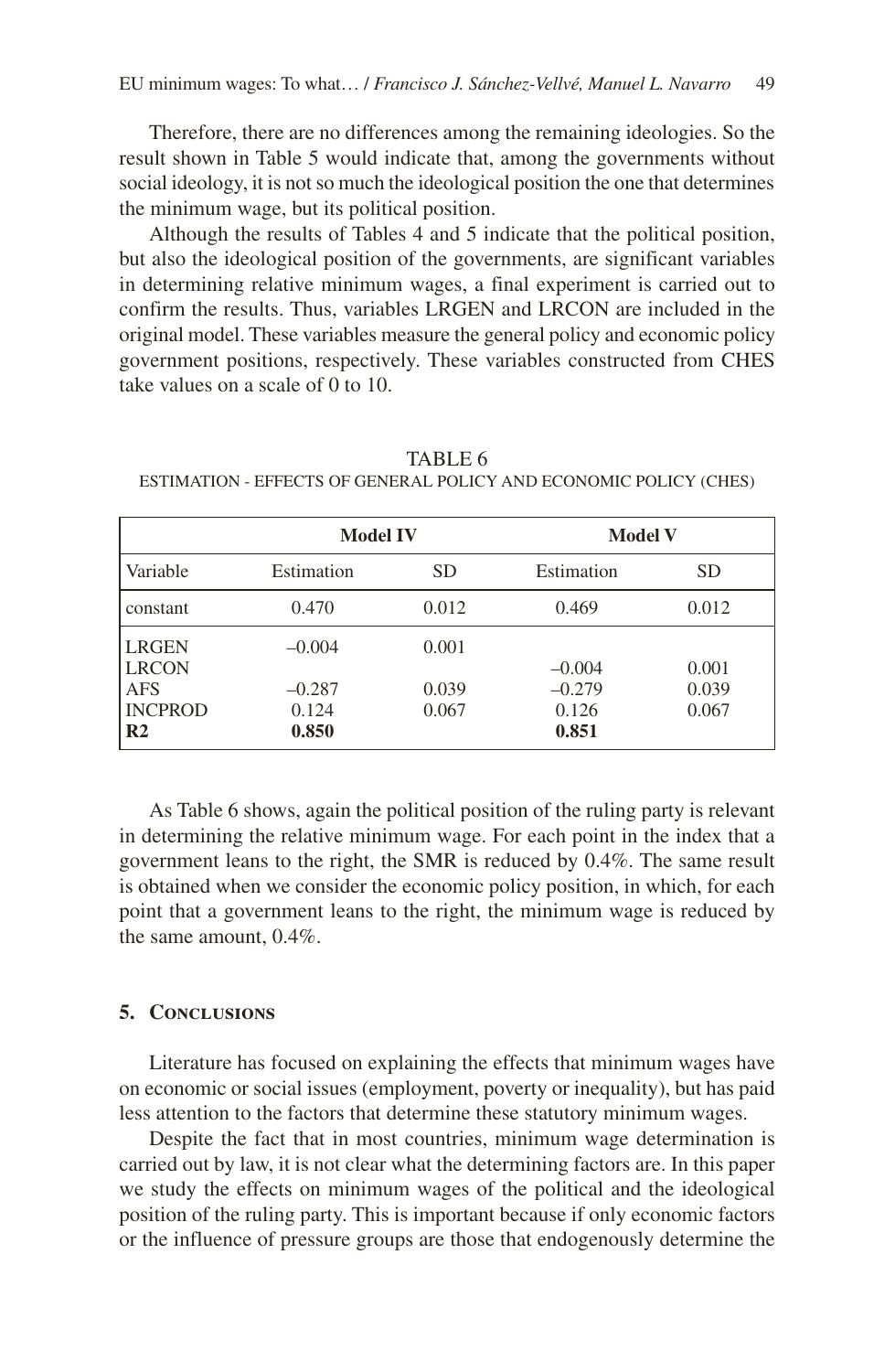minimum wage, the whole political debate about minimum wages would be empty of real content.

This topic has been addressed in studies on other countries, fundamentally the United States and Canada, and a significant influence of politics has been found in minimum wage determination. In this paper we focus on the European Union since, in addition to presenting an important novelty, it constitutes an ideal framework for the study of the issue. The European Union displays a greater diversity among policies and ideologies than other studies focused on a single country, but also enough homogeneity for other external factors such as migration or monetary policy not affect the results.

The outcomes suggest that, as an economic control variable, the increase in productivity has a significant effect on relative minimum wages. In addition, as in the literature, we have found out that pressure groups also influence the minimum wage, since the union affiliation ratio is significant. However, in contrast to previous works, it is found that the sign of this effect is negative in the case of countries that establish the minimum wage by legislative means.

Additionally, it is estimated that there is a significant effect of both politics and ideology in determining the statutory minimum wage. There is a negative effect on relative minimum wages if the government is center-right. As for ideology, it is found that the relative minimum wage tends to be higher if the government has a social ideology. When we repeat the research with the political position index obtained from the Chapel Hill Expert Survey, it is found that an increase in the index, that is to say a rightward shift, leads to a reduction in the minimum wage in relative terms.

To sum up, the above results show that in the EU, the minimum wage policy is partially determined by society through the political and ideological position of parties elected to govern.

## **6. References**

- Adams, J., Clark, M., Ezrow, L. and Glasgow, G. (2004). "Understanding Change and Stability in Party Ideologies: Do Parties Respond to Public Opinion or to Past Election Results?", *British Journal of Political Science*, 34(4), pp. 589-610.
- Adams, J. and Somer-Topcu, Z. (2009). "Policy Adjustment by Parties in Response to Rival Parties' Policy Shifts: Spatial Theory and the Dynamics of Party Competition in Twenty-Five Post-War Democracies", *British Journal of Political Science*, 39(4), pp. 825-846.
- Addison, J., Blackburn, M. and Cotti, C. (2015). "On the robustness of minimum wage effects: geographically-disparate trends and job growth equations", *IZA Journal of Labor Economics*, 4(1).

Aldrich, J. (2011). Why Parties?. University of Chicago Press.

Amadxarif, Z., Angeli, M., Haldane, A., & Zemaityte, G. (2020). "Understanding pay gaps", Bank of England Working Paper No. 877.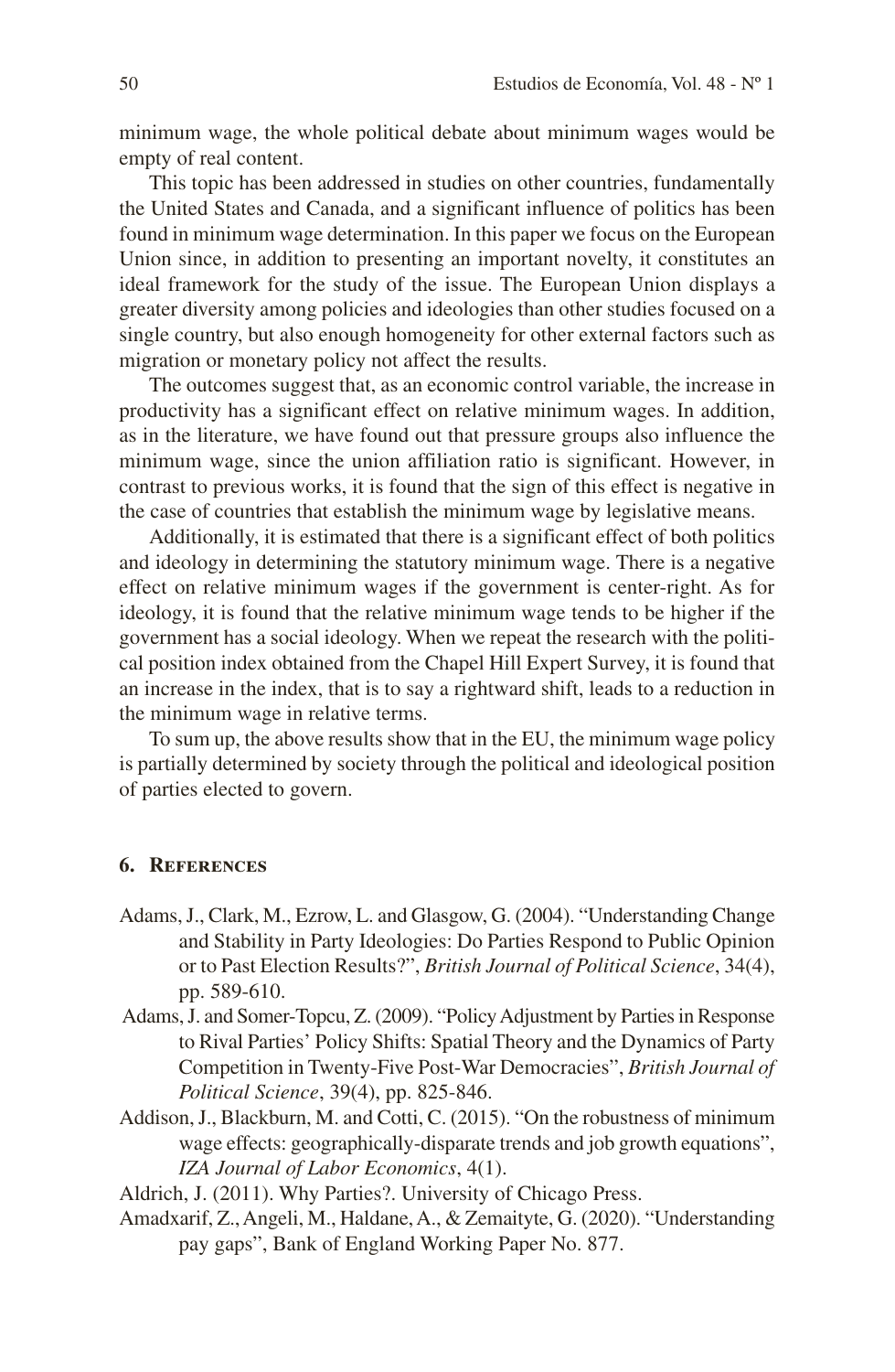- Autor, D., Manning, A. and Smith, C. (2016). "The Contribution of the Minimum Wage to US Wage Inequality over Three Decades: A Reassessment", *American Economic Journal: Applied Economics*, 8(1), pp. 58-99.
- Bakker, R., de Vries, C., Edwards, E., Hooghe, L., Jolly, S., Marks, G., Polk, J., Rovny, J., Steenbergen, M. and Vachudova, M. (2015). "Measuring party positions in Europe", *Party Politics*, 21(1), pp. 143-152.
- Baradat, L.P. (2015). Political ideologies*.* London: Routledge.
- Bawn, K., Cohen, M., Karol, D., Masket, S., Noel, H. and Zaller, J. (2012). "A theory of political parties: Groups, policy demands and nominations in American politic", *Perspectives on Politics,* 10(3), pp. 571-597.
- Becher, M. (2009). "Constraining Ministerial Power: The Impact of Veto Players on Labor Market Reforms in Industrial Democracies, 1973-2000", *Comparative Political Studies*, 43(1), pp. 33-60.
- Besley, T. and Case, A. (1995). "Does Electoral Accountability Affect Economic Policy Choices? Evidence from Gubernatorial Term Limits", *The Quarterly Journal of Economics*, 110(3), pp.769-798.
- Blais, A., Cousineau, J. and McRoberts, K. (1989). "The determinants of minimum wage rates", *Public Choice*, 62(1).
- Blau, F. D. and Kahn, L. M. (2003). "Understanding international differences in the gender pay gap", *Journal of Labor economics*, 21(1), pp. 106-144.
- Bloch, F. (1993). "Political support for minimum wage legislation: 1989", *Journal of Labor Research*, 14(2), pp. 187-190.
- Boeri, T. (2012)." Setting the minimum wage", *Labour Economics*, 19(3), pp. 281-290.
- Boeri, T. and Ours, J. (2013). The Economics of Imperfect Labor Markets. Princeton University Press.
- Brown, C.C., Gilroy, C. and Kohen, A.I. (1982). "The Effect of the Minimum Wage on Employment and Unemployment", *Journal of Economic Literature,* 20(2), pp. 487-528.
- Card, D.E. and Krueger, A.B. (1995). Myth and measurement: The new economics of the minimum wage*.* Princeton University Press.
- Choi, I. (2001). "Unit root tests for panel data", *Journal of International Money and Finance*, 20(2), pp. 249-272.
- Dickson, V. and Myatt, T. (2002). "The determinants of provincial minimum wages in Canada", *Journal of Labor Research*, 23(1), pp. 57-67.
- Dolado, J., Kramarz, F., Machin, S., Manning, A., Margolis, D., Teulings, C., Saint-Paul, G. and Keen, M. (1996). "The Economic Impact of Minimum Wages in Europe", *Economic Policy*, 11(23), p. 317.
- Dube, A. (2018). Minimum Wages And The Distribution Of Family Incomes. Cambridge, Mass: National Bureau of Economic Research.
- Dube, A., Lester, T. and Reich, M. (2010). "Minimum Wage Effects Across State Borders: Estimates Using Contiguous Counties", *Review of Economics and Statistics*, 92(4), pp. 945-964.
- Ezrow, L., De Vries, C., Steenbergen, M. and Edwards, E. (2011). "Mean voter representation and partisan constituency representation: Do parties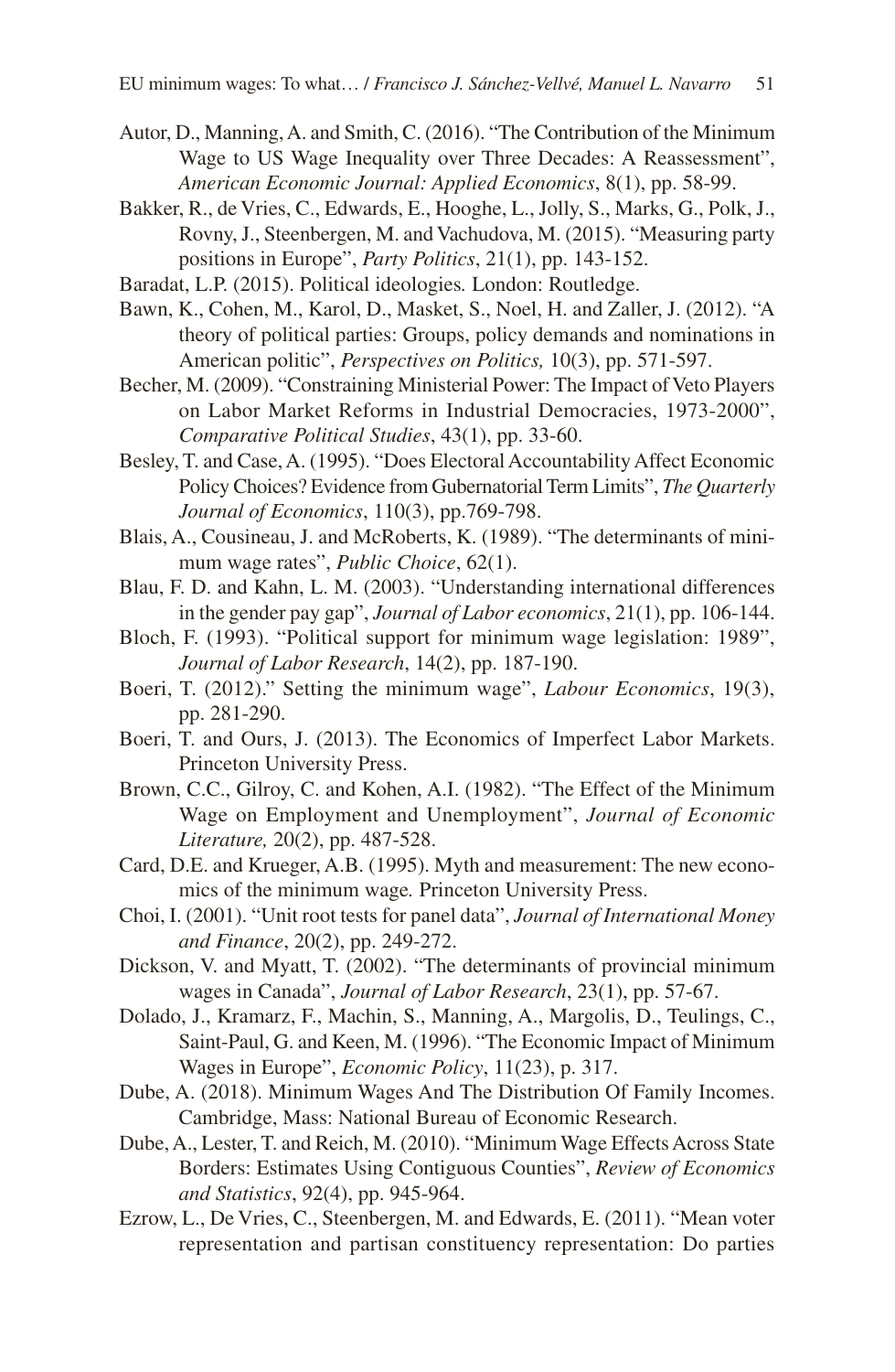respond to the mean voter position or to their supporters?", *Party Politics*, 17(3), pp. 275-301.

- Fagerholm, A. (2015). "Why Do Political Parties Change their Policy Positions? A Review", *Political Studies Review*, 14(4), pp. 501-511.
- Ford, W., Minor, T. and Owens, M. (2012). "State Minimum Wage Differences: Economic Factors or Political Inclinations?", *Business Economics*, 47(1), pp. 57-67.
- Fowler, J. and Laver, M. (2008). "A Tournament of Party Decision Rules", *Journal of Conflict Resolution*, 52(1), pp. 68-92.
- Gailmard, S. and Patty, J. (2007). "Slackers and Zealots: Civil Service, Policy Discretion, and Bureaucratic Expertise", *American Journal of Political Science*, 51(4), pp. 873-889.
- Green, D. and Harrison, K. (2006). "Racing to the Middle: Minimum Wage Setting and Standards of Fairness", SSRN Electronic Journal.
- Haupt, A. (2010). "Parties' Responses to Economic Globalization", *Party Politics*, 16(1), pp. 5-27.
- Hoffman, S. (2015). "Are the Effects of Minimum Wage Increases Always Small? A Reanalysis of Sabia, Burkhauser, and Hansen", *ILR Review*, 69(2), pp. 295-311.
- Huber, J. and Shipan, C. (2002). Deliberate Discretion. Cambridge, UK: Cambridge University Press.
- ILO. Minimum Wage Policy Guide. 120 p. [Online], available at: www.ilo.org/ minimumwage
- Im, K., Pesaran, M. and Shin, Y. (2003). "Testing for unit roots in heterogeneous panels", *Journal of Econometrics*, 115(1), pp. 53-74.
- Kau, J. and Rubin, P. (1978). "Voting on Minimum Wages: A Time-Series Analysis", *Journal of Political Economy*, 86(2, Part 1), pp. 337-342.
- Korpi, W. (1985). "Power Resources Approach vs. Action and Conflict: On Causal and Intentional Explanations in the Study of Power", *Sociological Theory*, 3(2), p. 31.
- Krugman, P., Graddy K. and Wells, R. (2013). Essentials of economics. New York: Worth Publishers.
- Laver, M. (2005). "Policy and the Dynamics of Political Competition", *American Political Science Review*, 99(2), pp. 263-281.
- Levin, A., Lin, C. and James Chu, C. (2002). "Unit root tests in panel data: asymptotic and finite-sample properties", *Journal of Econometrics*, 108(1), pp. 1-24.
- Levin-Waldman, O. (1998). "Exploring the Politics of the Minimum Wage", *Journal of Economic Issues*, 32(3), pp. 773-802.
- Maddala, G. and Wu, S. (1999). "A Comparative Study of Unit Root Tests with Panel Data and a New Simple Test", *Oxford Bulletin of Economics and Statistics*, 61(S1), pp. 631-652.
- Manning, A. (2005). Monopsony In Motion: Imperfect competition in labor markets. Princeton: Princeton University Press.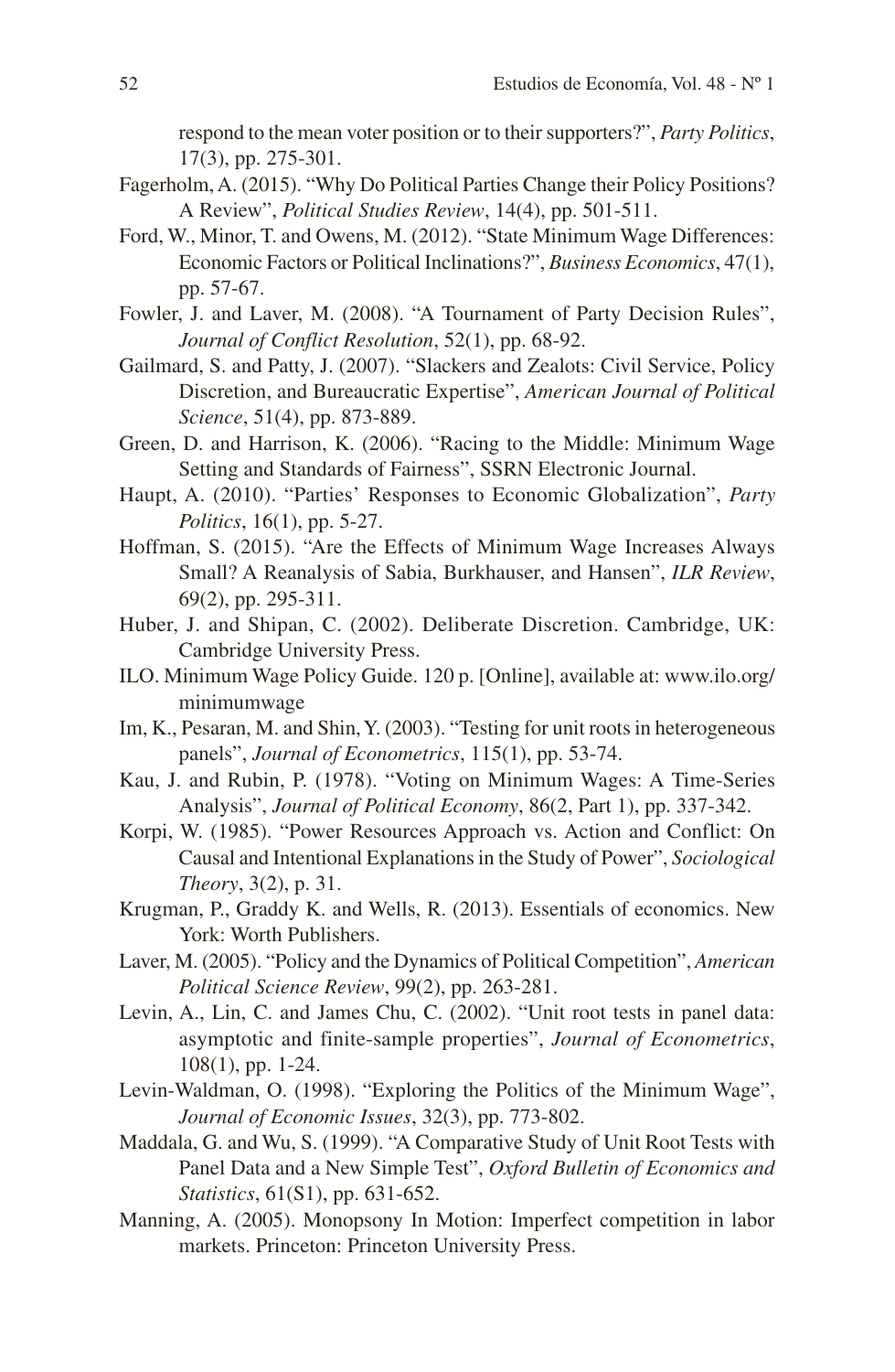- Martin, L. and Vanberg, G. (2014). "Parties and Policymaking in Multiparty Governments: The Legislative Median, Ministerial Autonomy, and the Coalition Compromise", *American Journal of Political Science*, 58(4), pp. 979-996.
- Neumark, D., Salas, J. and Wascher, W. (2014). "Revisiting the Minimum Wage-Employment Debate: Throwing Out the Baby with the Bathwater?", *ILR Review*, 67(3\_suppl), pp. 608-648.
- Neumark, D., Schweitzer, M. and Wascher, W. (2005). "The Effects of Minimum Wages on the Distribution of Family Incomes", *Journal of Human Resources*, XL(4), pp. 867-894.
- Neumark, D. and Wascher, W. (2000). "Minimum Wages and Employment: A Case Study of the Fast-Food Industry in New Jersey and Pennsylvania: Comment", *American Economic Review*, 90(5), pp. 1362-1396.
- Neumark, D. and Wascher, W. (2002). "Do Minimum Wages Fight Poverty?", *Economic Inquiry*, 40(3), pp. 315-333.
- Neumark, D. and Wascher, W. (2010). Minimum Wages. Cambridge, Mass.: MIT Press.
- Nordsieck, W. (2015). Parties and elections in Europe, accessible in http://www. parties-and-elections.eu/
- Pierre, J. and Peters, B. (2017). "The shirking bureaucrat: a theory in search of evidence?", *Policy & Politics*, 45(2), pp. 157-172.
- Pontusson, J., Rueda, D. and Way, C. (2002). "Comparative Political Economy of Wage Distribution: The Role of Partisanship and Labour Market Institutions". *British Journal of Political Science*, 32(2), pp. 281-308.
- Portugal, P. and Cardoso, A. (2006). "Disentangling the Minimum Wage Puzzle: An Analysis of Worker Accessions and Separations", *Journal of the European Economic Association*, 4(5), pp. 988-1013.
- Potters, J. and Sloof, R. (1996). "Interest groups: A survey of empirical models that try to assess their influence". *European Journal of Political Economy*, 12(3), pp. 403-442.
- Potters, J., and van Winden, F. (1996). "Models of interest groups: Four different approaches". In: Collective Decision-Making: Social Choice and Political Economy*.* Dordrecht: Springer, pp. 337-362.
- Rivera, R. (2013). "A time-series evaluation from 1977 to 2012 of the effect of minimum wage policies on employment". In: *The Decline of the Middle Classes Around the World?*, Segovia, Spain September pp. 28-30.
- Robinson, H. (2005). "Regional evidence on the effect of the national minimum wage on the gender pay gap", *Regional Studies*, 39(7), pp. 855-872.
- Sabia, J., Burkhauser, R. and Hansen, B. (2012). "Are the Effects of Minimum Wage Increases Always Small? New Evidence from a Case Study of New York State", *ILR Review*, 65(2), pp. 350-376.
- Schulten, T. (2014). Contours of a European minimum wage policy. Berlín: Friedrich-Ebert-Stiftung, Department for Central and Eastern Europe.
- Schumacher, G., de Vries, C. and Vis, B. (2013). "Why Do Parties Change Position? Party Organization and Environmental Incentives", *The Journal of Politics*, 75(2), pp. 464-477.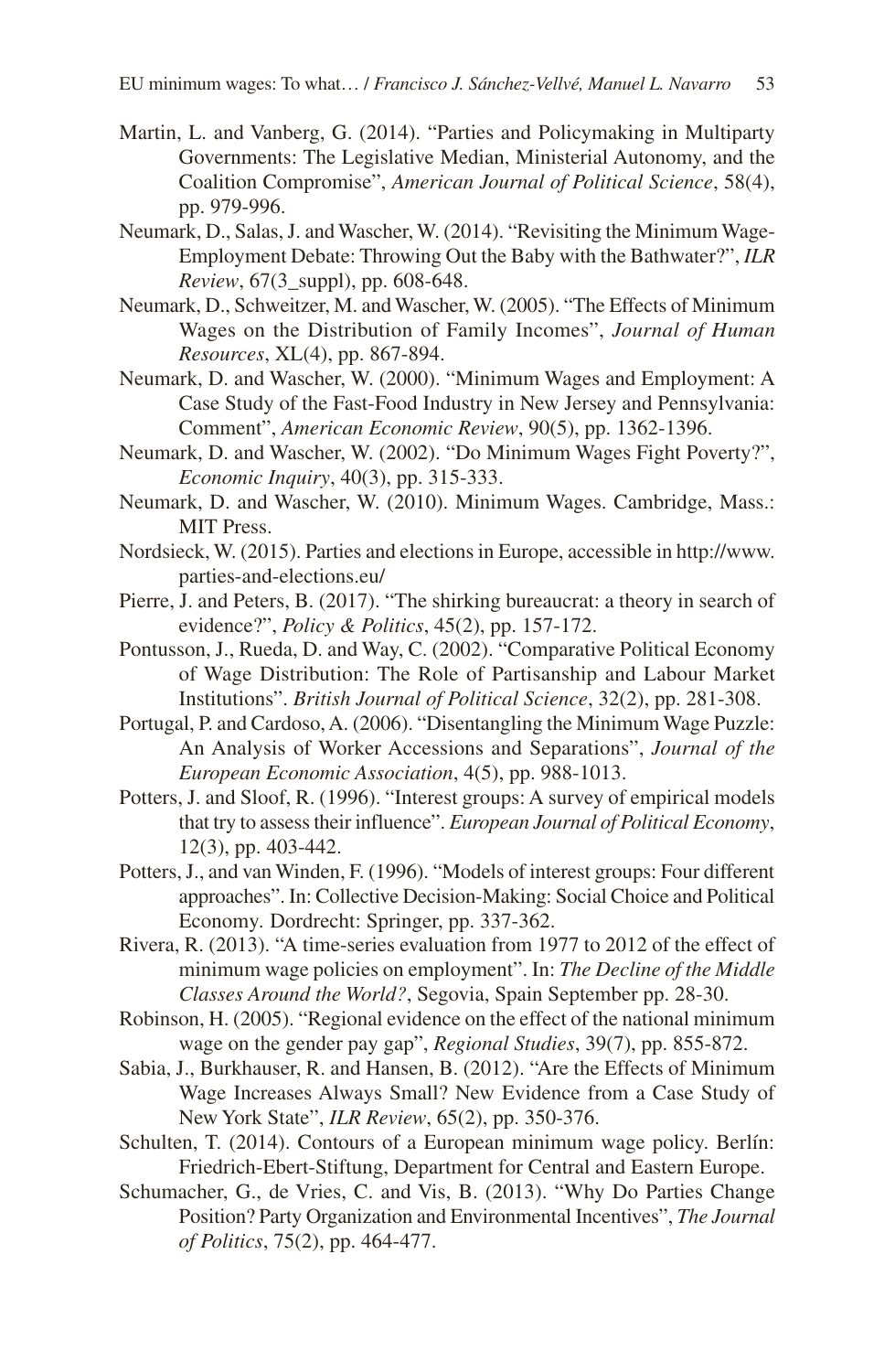- Seltzer, A. (1995). "The Political Economy of the Fair Labor Standards Act of 1938", *Journal of Political Economy*, 103(6), pp. 1302-1342.
- Silberman, J. and Durden, G. (1976). "Determining Legislative Preferences on the Minimum Wage: An Economic Approach", *Journal of Political Economy*, 84(2), pp. 317-329.
- Sobel, R. (1999). "Theory and Evidence on the Political Economy of the Minimum Wage", *Journal of Political Economy*, 107(4), pp. 761-785.
- Somer-Topcu, Z. and Williams, L. (2013). "Opposition party policy shifts in response to no-confidence motions", *European Journal of Political Research*, 53(3), pp. 600-616.
- Stewart, M. (2004). "The Employment Effects of the National Minimum Wage", *The Economic Journal*, 114(494), pp. C110-C116.
- Stiglitz, J., and López Casasnovas, G. (1993). Economía. Barcelona: Ariel.
- Tamada, K. (2011). "Analysis of the Determinants of Minimum Wages in Japan", *Japan Labor Review*, 8(2): 24.
- Van Winden, F.A. (1988). "The Economic Theory of Political Decision-Making: A Survey and Perspective". In Public choice*.* Dordrecht: Springer, pp. 9-42.
- Waltman, J. and Pittman, S. (2002). "The determinants of state minimum wage rates: A public policy approach", *Journal of Labor Research*, 23(1), pp. 51-56.
- Wooldridge, J. (2002). Econometric Analysis of Cross Section and Panel Data. Cambridge: MIT Press
- Wursten, J. (2017). The Employment Elasticity of the Minimum Wage: Is It Just Politics after All?. DOI: http://dx.doi.org/10.2139/ssrn.3076878
- Xing, C. and Xu, J. (2016). "Regional variation of the minimum wages in China", *IZA Journal of Labor & Development*, 5(1).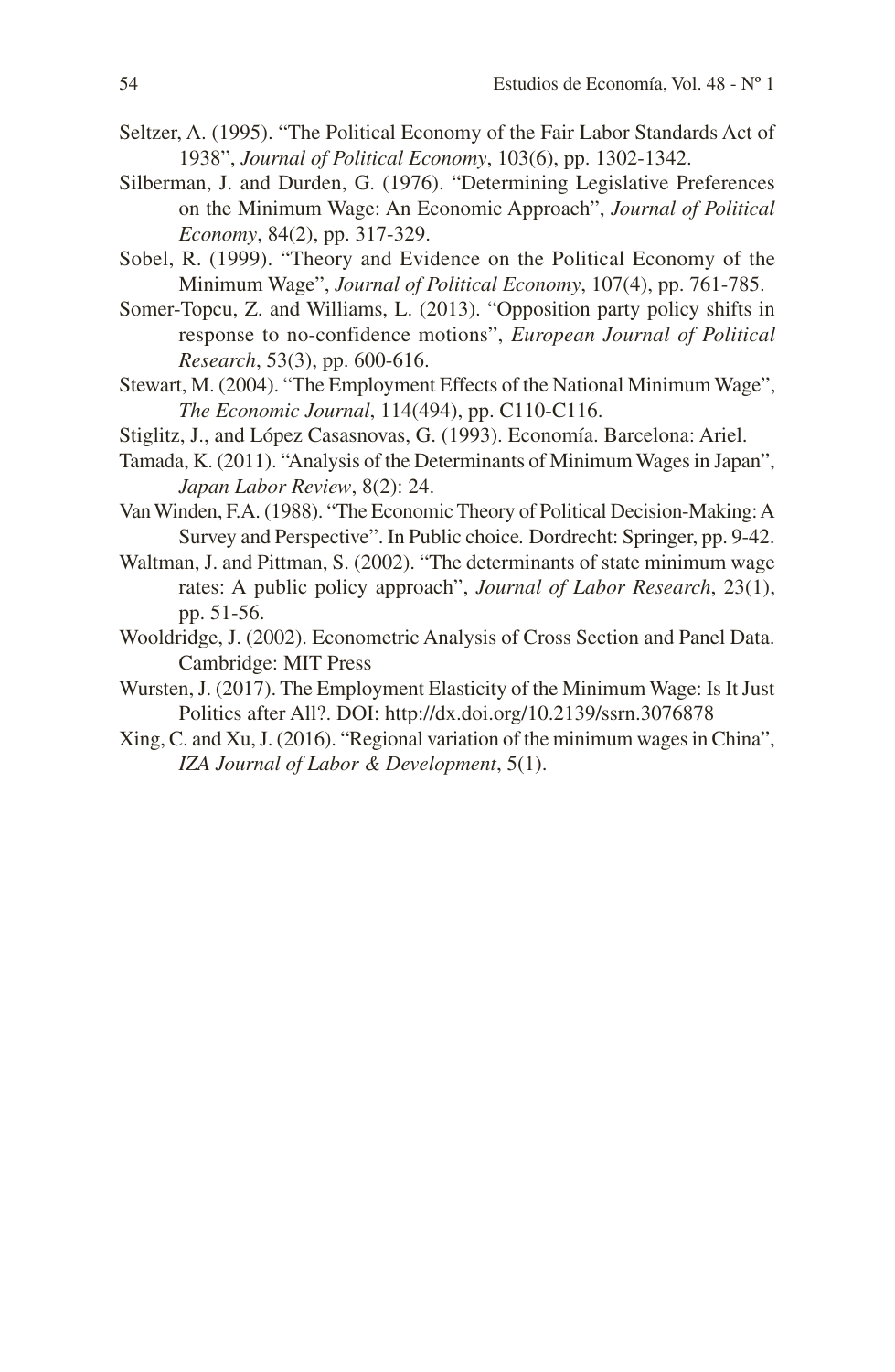### **Appendix**

### TABLE A1 CHARACTERISTICS OF THE POLITICAL IDEOLOGIES CONSIDERED IN THE EU MEMBER STATES

| <b>Ideology</b>         | <b>Basic general characteristics</b>                                                                                                                                                                                                                                                                                                                                                                                                                            |
|-------------------------|-----------------------------------------------------------------------------------------------------------------------------------------------------------------------------------------------------------------------------------------------------------------------------------------------------------------------------------------------------------------------------------------------------------------------------------------------------------------|
| Communist               | Communist parties primarily adhere to Marxism developed by Karl<br>Marx and Friedrich Engels in the 19th century. Their aim is the free<br>and classless society based on common ownership of the means of<br>production. These parties intend to overthrow the present capitalist<br>system through revolutionary action of the working class. Recent<br>political developments in European states would classify them as<br>radicals and populists.           |
| Socialist               | Advocate a strong welfare state. Propose a reorganization of the<br>current socio-economic order through a greater weight of the public<br>sector, workers' control over the work process and redistributive<br>tax policies. In general, they emphasize values such as equality,<br>solidarity and social justice.                                                                                                                                             |
| Social democratic       | They are center-left parties in the political spectrum. They advocate<br>a democratic welfare state and a mixed economy that contains<br>privately-owned and state-owned enterprises. These parties adhere<br>to values as freedom, equality, solidarity and social justice. Since<br>the 1990s, most of them incorporated economically liberal topics<br>such as limited social welfare, privatizations, deregulations and<br>lower company taxes (Third Way). |
| Social liberal          | With a thought of liberal base, they have an ideology centered on<br>civil rights and promote an economic system that combines the<br>needs of economic freedom with social justice, equal opportunities<br>and solidarity.                                                                                                                                                                                                                                     |
| Christian<br>democratic | Inspired by Christian social doctrine, have as its basic principle<br>human dignity. They are very supportive of family values, advocate<br>Christian ethical and adhere to principles as freedom and solidarity.<br>These parties oppose any form of secularism and, in general, advocate<br>a social market economy (just like social liberals).                                                                                                              |
| Liberal                 | Originating in the tradition of political liberalism (18th century<br>movement). The doctrine of liberalism considers personal freedom<br>to be the most important goal. In particular it favours free markets,<br>free trade, limited governments, low taxes and private property (eco-<br>nomic liberalism) as well as equality for all citizens under the law,<br>civil rights, secularism and freedom of speech, press and religion.                        |
| Liberal<br>conservative | It is a moderate version of political liberalism. It combines conser-<br>vative policies with more liberal positions such as non-regulation<br>of economic activity. It is a somewhat eclectic mix of liberal and<br>conservative ideologies.                                                                                                                                                                                                                   |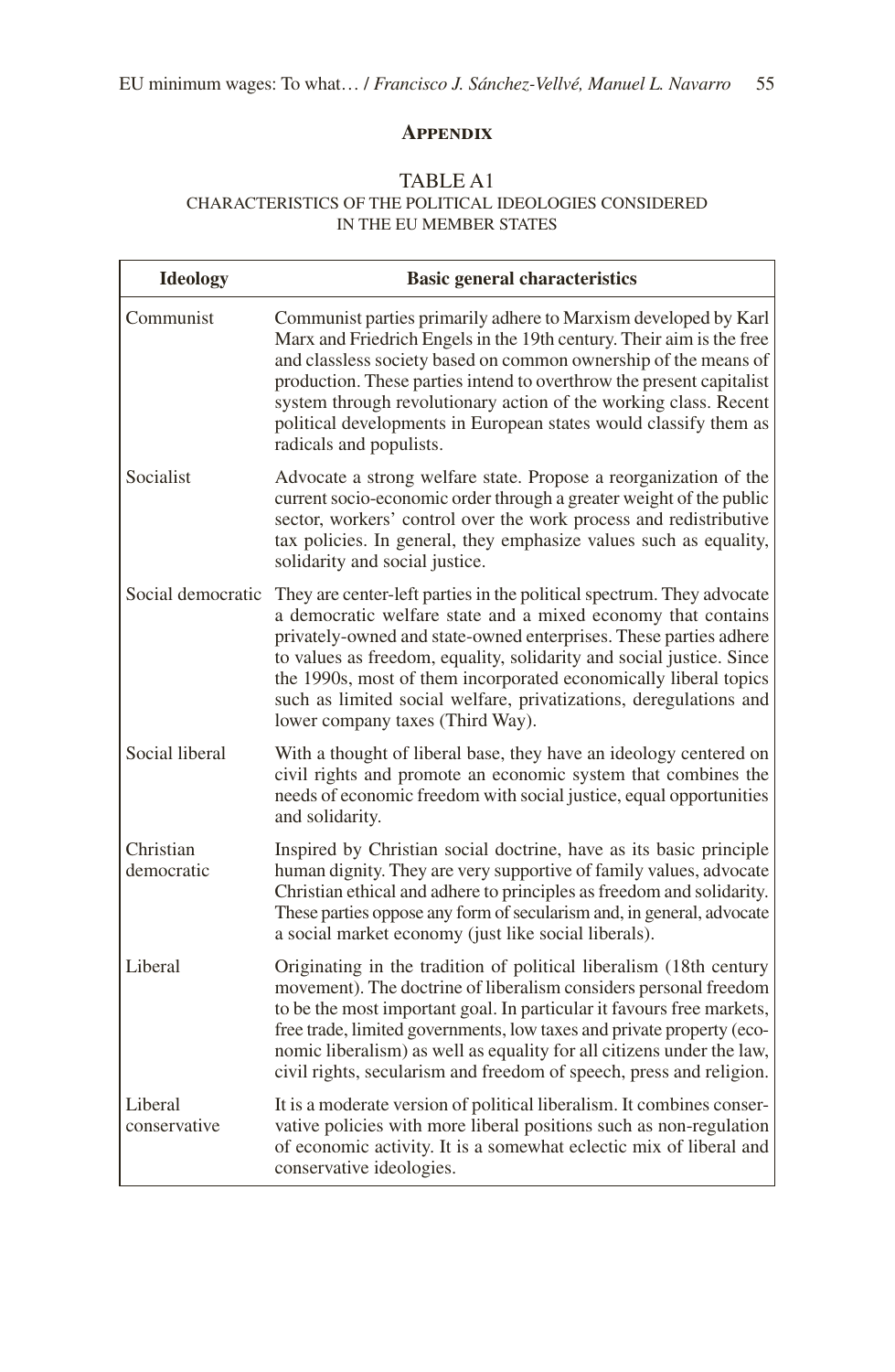| <b>Ideology</b>    | <b>Basic general characteristics</b>                                                                                                                                                                                                                                                                                                                      |
|--------------------|-----------------------------------------------------------------------------------------------------------------------------------------------------------------------------------------------------------------------------------------------------------------------------------------------------------------------------------------------------------|
| Conservative       | These are usually middle-class organizations that seek to preserve<br>established traditions and the current status quo of a society. They<br>normally advocate traditional values such as authority, nation, re-<br>ligion, family, stability and continuity. They promote some liberal<br>values, especially on economic issues (free market policies). |
| <b>Nationalist</b> | Nationalist parties believe that the nation and its sovereignty are of<br>primary importance. This involves a strong identification with the<br>nation state and its symbols. It usually also includes negative views<br>of other nations and are against further European integration. On<br>occasions it is combined with conservative ideology.        |
| Independentist     | Advocates a complete political secession of a particular region with<br>its ethnic, linguistic or cultural identity and the formation of a new<br>state. They emerge fundamentally in Eastern European countries<br>and the former republics of the Soviet Union.                                                                                         |

Source: Own elaboration based on the classification of www.parties-and-elections.eu